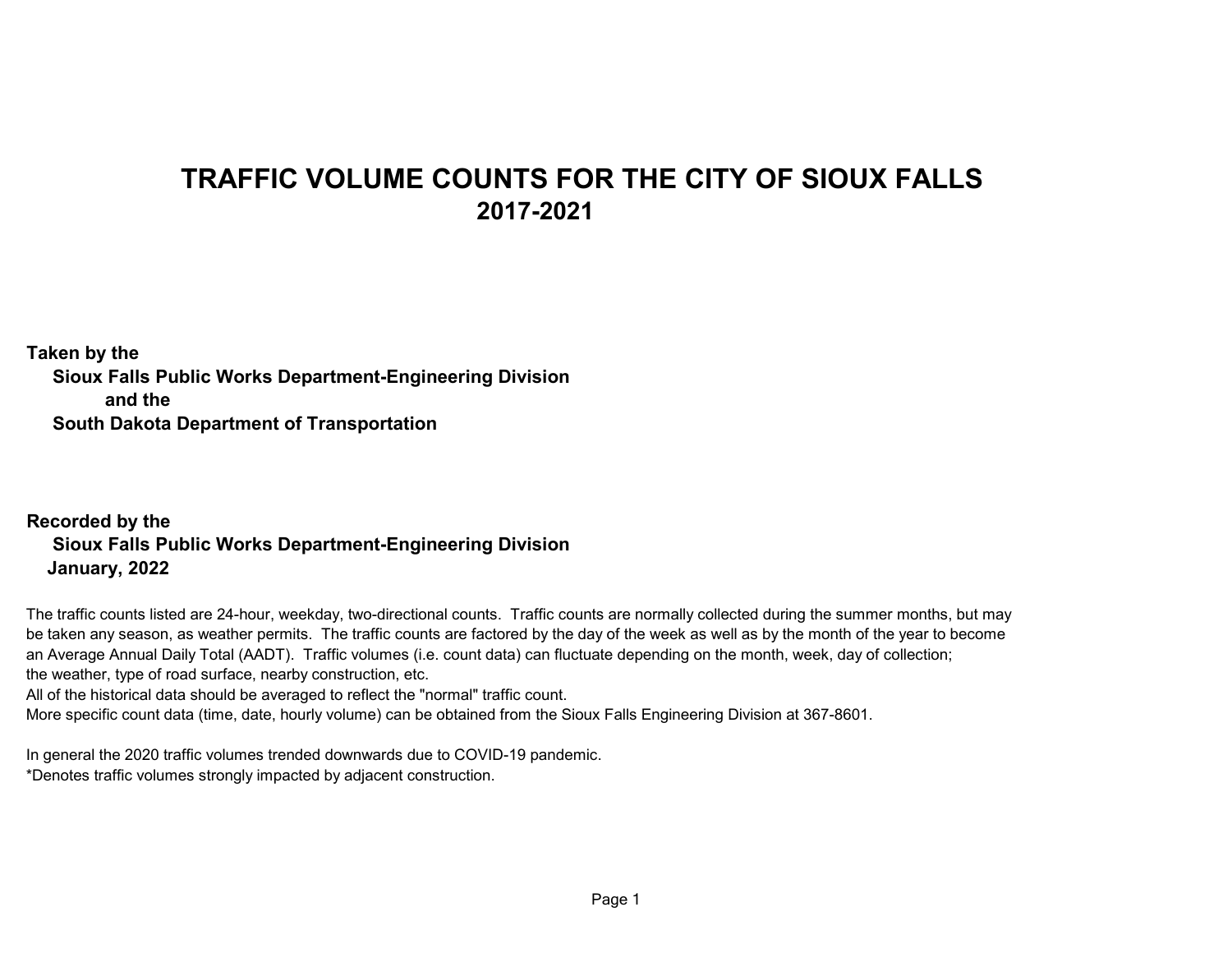| <b>STREET</b>     | <b>LOCATION</b>                           | 2017   | 2018                   | 2019   | 2020     | 2021                 |
|-------------------|-------------------------------------------|--------|------------------------|--------|----------|----------------------|
| 3rd STREET        | BETWEEN BAHNSON AVENUE & SYCAMORE AVENUE  | 2,900  | 2,800                  | 3,100  | 2,800    | 3,000                |
|                   | BETWEEN SYCAMORE AVENUE & DUBUQUE AVENUE  | ---    | $\overline{a}$         | ---    | 1,200    | 3,500                |
| 5th STREET        | BETWEEN VALLEY VIEW ROAD & MARION ROAD    | 1,600  | 1,800                  | 1,800  | 2,600    | 2,600                |
| <b>6th STREET</b> | BETWEEN WEST AVENUE & PRAIRIE AVENUE      | 5,900  | 5,000                  | 5,100  | 4,600    | 5,200                |
|                   | BETWEEN PRAIRIE AVENUE & MINNESOTA AVENUE | 5,200  | 4,300                  | 4,600  | 4,000    | 4,700                |
|                   | BETWEEN MINNESOTA AVENUE & DAKOTA AVENUE  | 6,400  | 10,100                 | 10,000 | 10,400   | 11,500               |
|                   | BETWEEN DAKOTA AVENUE & MAIN AVENUE       | 9,300  | 11,600                 | 9,500  | 9,900    | 9,600                |
|                   | BETWEEN MAIN AVENUE & PHILLIPS AVENUE     | 9,100  | 11,600                 | 9,200  | 9,300    | 9,800                |
|                   | BETWEEN PHILLIPS AVENUE & WEBER AVENUE    | 8,600  | 10,800                 | 7,100  | 8,000    | 7,900                |
|                   | BETWEEN WEBER AVENUE & CLIFF AVENUE       | 5,000  | 7,500                  | 7,700  | 7,000    | 5,800                |
|                   | BETWEEN CLIFF AVENUE & LEWIS AVENUE       | 9,200  | 8,600                  | 7,900  | 9,100    | 7,900                |
|                   | BETWEEN LEWIS AVENUE & CLEVELAND AVENUE   | 11,300 | 10,200                 | 8,500  | 10,000   | 10,100               |
|                   | BETWEEN CLEVELAND AVENUE & BAHNSON AVENUE | 12,300 | 15,100                 | 12,300 | 12,200   | 12,500               |
|                   | BETWEEN BAHNSON AVENUE & SYCAMORE AVENUE  | 10,700 | 10,400                 | 10,500 | 10,500   | $\scriptstyle\cdots$ |
|                   | BETWEEN SYCAMORE AVENUE & DUBUQUE AVENUE  | 4,500  | 5,200                  | 4,200  | 5,100    | 4,500                |
| 8th STREET        | BETWEEN WEST AVENUE & PRAIRIE AVENUE      | 2,200  | 2,100                  | 2,300  | 1,500    | 1,900                |
|                   | BETWEEN PRAIRIE AVENUE & MINNESOTA AVENUE | 2,700  | 2,900                  | 3,000  | 2,400    | 2,400                |
|                   | BETWEEN MINNESOTA AVENUE & DAKOTA AVENUE  | 7,500  | 7,200                  | 6,800  | $*4,400$ | 6,900                |
|                   | BETWEEN DAKOTA AVENUE & MAIN AVENUE       | 8,100  | 6,800                  | 6,900  | $*4,500$ | 6,800                |
|                   | BETWEEN MAIN AVENUE & PHILLIPS AVENUE     | 8,100  | 7,100                  | 6,800  | $*4,200$ | 5,700                |
|                   | BETWEEN PHILLIPS AVENUE & WEBER AVENUE    | 6,800  | 6,700                  | 6,500  | $*4,400$ | 6,500                |
|                   | BETWEEN WEBER AVENUE & CLIFF AVENUE       | 6,100  | 5,900                  | 4,700  | $*5,000$ | 7,100                |
| 9th STREET        | BETWEEN MINNESOTA AVENUE & DAKOTA AVENUE  | 2,700  | 2,300                  | 3,200  | 2,800    | 2,400                |
|                   | BETWEEN DAKOTA AVENUE & MAIN AVENUE       | 3,300  | $\qquad \qquad \cdots$ | 3,400  | 2,800    | 2,500                |
|                   | BETWEEN MAIN AVENUE & PHILLIPS AVENUE     | 2,600  | 1,900                  | 2,100  | 3,000    | 2,900                |
| 10th STREET       | BETWEEN KIWANIS AVENUE & WESTERN AVENUE   | 4,000  | 3,900                  | 3,700  | 3,000    | 3,300                |
|                   | BETWEEN WESTERN AVENUE & WEST AVENUE      | 8,300  | 2,400                  | 2,300  | 1,900    | 2,100                |
|                   | BETWEEN WEST AVENUE & GRANGE AVENUE       | 3,200  | 2,600                  | 2,800  | 2,400    | 2,500                |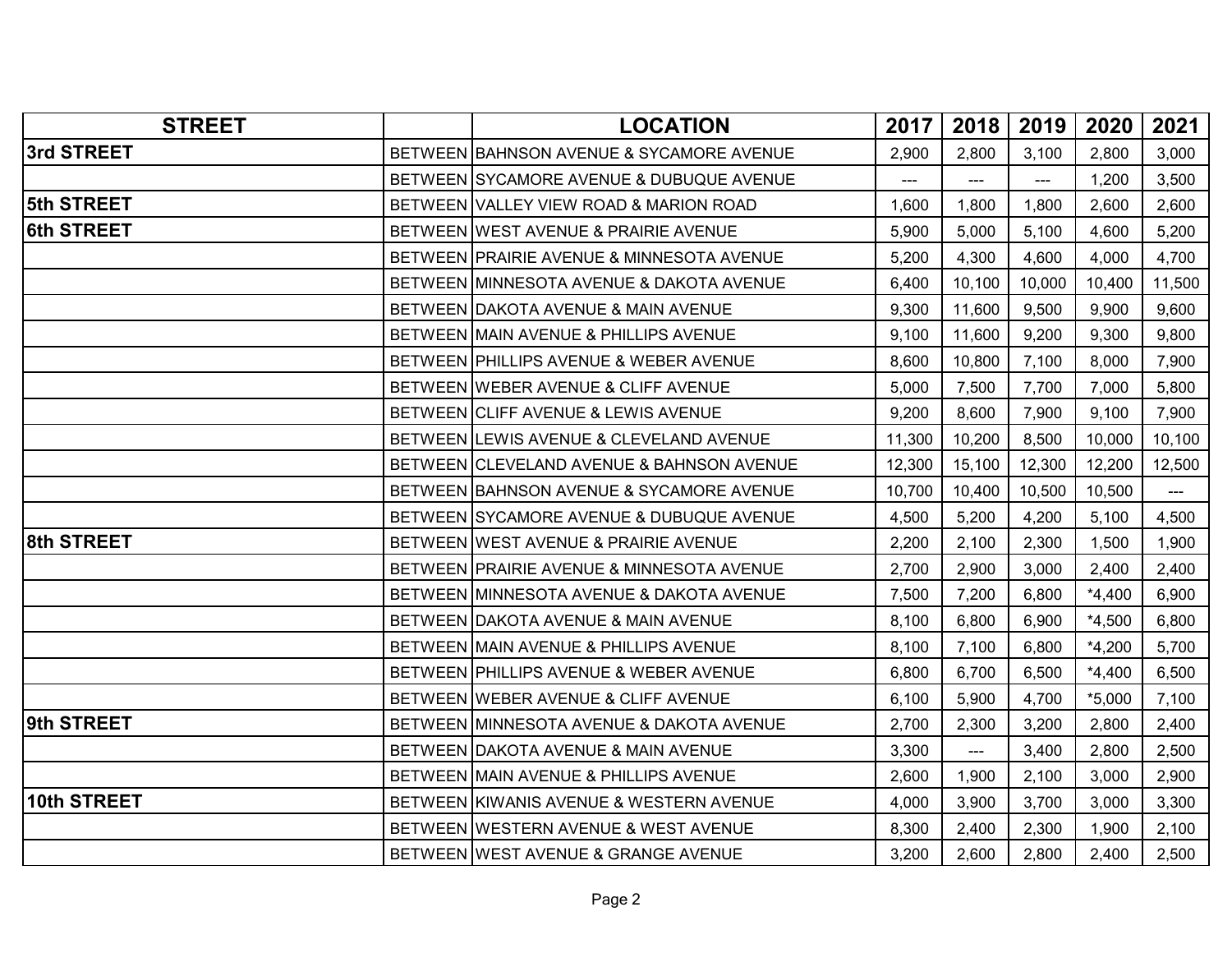| <b>STREET</b>      | <b>LOCATION</b>                           | 2017   | 2018   | 2019   | 2020           | 2021       |
|--------------------|-------------------------------------------|--------|--------|--------|----------------|------------|
| 10th STREET        | BETWEEN MENLO AVENUE & MINNESOTA AVENUE   | 12,000 | 10,100 | 12,700 | 9,900          | 12,500     |
|                    | BETWEEN MINNESOTA AVENUE & DAKOTA AVENUE  | 10,200 | 8,700  | 10,000 | 9,700          | 9,600      |
|                    | BETWEEN DAKOTA AVENUE & MAIN AVENUE       | 6,800  | 9,000  | 9,900  | 9,600          | 11,100     |
|                    | BETWEEN MAIN AVENUE & PHILLIPS AVENUE     | 10,100 | 8,800  | 9,100  | 9,900          | 9,600      |
|                    | BETWEEN PHILLIPS AVENUE & 2nd AVENUE      | 9,700  | 8,700  | 9,000  | 10,400         | 10,300     |
|                    | BETWEEN 2nd AVENUE & FRANKLIN AVENUE      | 10,900 | 9,600  | 10,100 | 10,300         | 11,200     |
|                    | BETWEEN FRANKLIN AVENUE & FAIRFAX AVENUE  | 19,900 | 18,000 | 21,000 | $\overline{a}$ | 20,500     |
|                    | BETWEEN FAIRFAX AVENUE & CLIFF AVENUE     | 18,800 | 17,000 | 19,900 | 18,800         | 19,600     |
|                    | BETWEEN CLIFF AVENUE & BLAUVELT AVENUE    | 22,400 | 20,000 | 23,100 | 17,600         | 24,700     |
|                    | BETWEEN BLAUVELT AVENUE & JESSICA AVENUE  | 18,500 | 21,200 | 23,300 | 20,200         | 15,300     |
|                    | BETWEEN JESSICA AVENUE & LOWELL AVENUE    | 19,800 | 16,300 | 23,800 | 22,400         | 22,300     |
|                    | BETWEEN LOWELL AVENUE & I-229             | 25,300 | 22,900 | 26,600 | 26,100         | 23,200     |
|                    | BETWEEN I-229 & CLEVELAND AVENUE          | 34,200 | 31,400 | 41,800 | 33,900         | 29,100     |
|                    | BETWEEN CLEVELAND AVENUE & BAHNSON AVENUE | 25,200 | 21,500 | 23,500 | 24,700         | 19,800     |
|                    | BETWEEN BAHNSON AVENUE & SYCAMORE AVENUE  | 24,700 | 21,300 | 24,600 | 23,600         | 15,200     |
|                    | BETWEEN VETERANS PARKWAY & SIX MILE ROAD  | 360    | 240    | 290    | $\overline{a}$ | $--\,$ $-$ |
|                    | BETWEEN SIX MILE ROAD & RIVER BLUFF ROAD  | 2,600  | 2,100  | 2,700  | 2,800          | 3,400      |
| 11th STREET        | BETWEEN GRANGE AVENUE & MINNESOTA AVENUE  | 13,500 | 12,300 | 13,000 | 11,900         | 12,500     |
|                    | BETWEEN MINNESOTA AVENUE & DAKOTA AVENUE  | 10,300 | 9,500  | 10,700 | 9,800          | 13,000     |
|                    | BETWEEN DAKOTA AVENUE & MAIN AVENUE       | 8,300  | 9,100  | 10,200 | 9,200          | 10,300     |
|                    | BETWEEN MAIN AVENUE & PHILLIPS AVENUE     | 10,800 | 10,100 | 10,700 | 9,900          | 10,900     |
|                    | BETWEEN PHILLIPS AVENUE & 2nd AVENUE      | 8,100  | 9,100  | 9,800  | 10,300         | 10,500     |
|                    | BETWEEN 2nd AVENUE & FRANKLIN AVENUE      | 10,200 | 10,200 | 10,100 | 11,300         | 11,500     |
| <b>12th STREET</b> | BETWEEN LAKESIDE DRIVE & ELLIS ROAD       | 6,200  | 6,600  | 5,800  | 5,900          | 5,900      |
|                    | BETWEEN ELLIS ROAD & DISCOVERY AVENUE     | 8,800  | 8,700  | 7,800  | 8,400          | 10,800     |
|                    | BETWEEN DISCOVERY AVENUE & SERTOMA AVENUE | 10,400 | 9,200  | 8,800  | 9,900          | 11,500     |
|                    | BETWEEN SERTOMA AVENUE & VALLEY VIEW ROAD | 14,800 | 18,500 | 17,300 | 14,800         | 14,900     |
|                    | BETWEEN VALLEY VIEW ROAD & MARION ROAD    | 17,900 | 19,100 | 18,600 | 16,800         | 17,900     |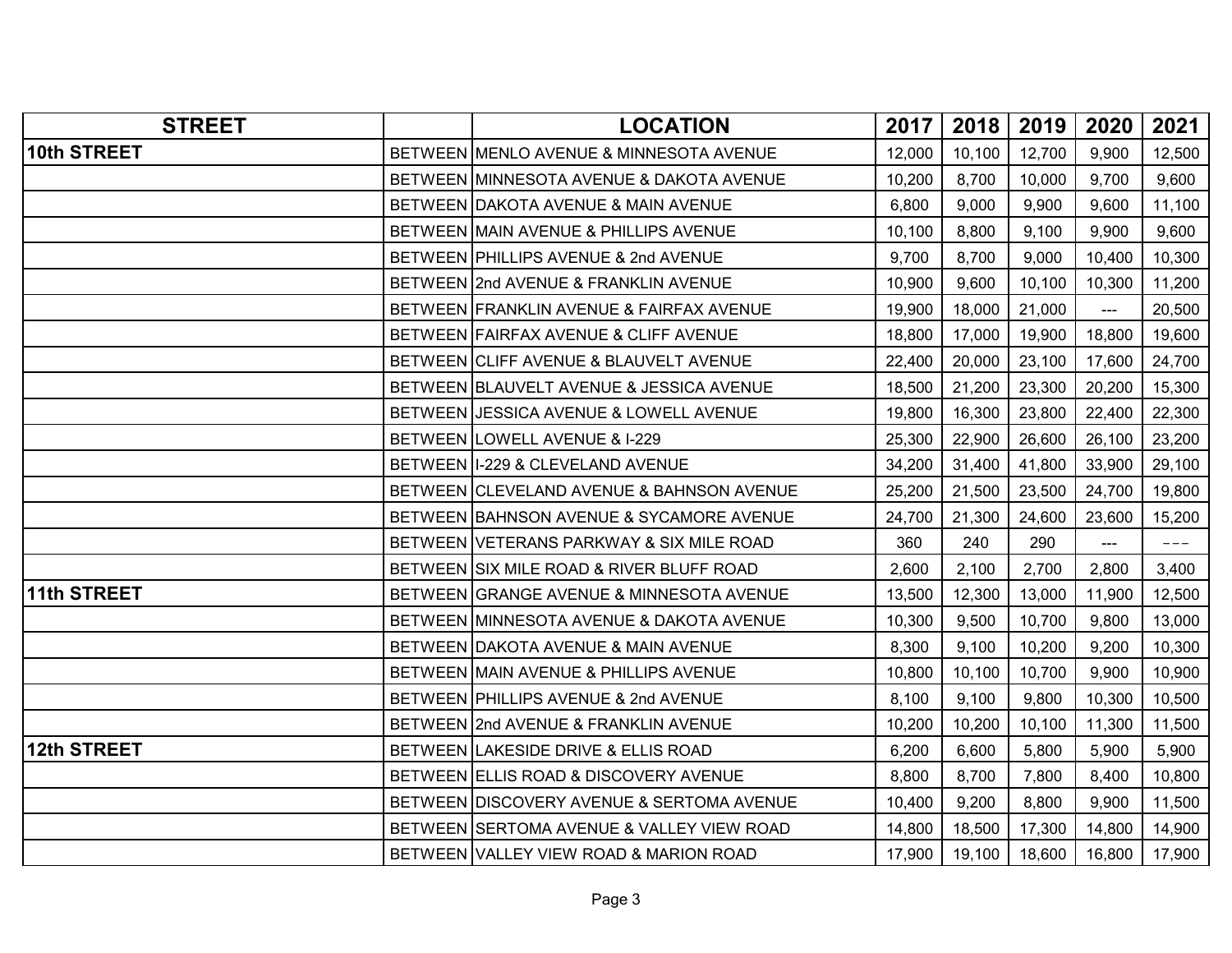| <b>STREET</b>      | <b>LOCATION</b>                            | 2017   | 2018   | 2019   | 2020   | 2021   |
|--------------------|--------------------------------------------|--------|--------|--------|--------|--------|
| 12th STREET        | BETWEEN MARION ROAD & EBENEZER AVENUE      | 26,200 | 27,900 | 23,400 | 25,400 | 26,500 |
|                    | BETWEEN EBENEZER AVENUE & I-29             | 28,400 | 32,200 | 30,500 | 29,300 | 32,200 |
|                    | BETWEEN I-29 & LYONS BOULEVARD             | 36,700 | 38,600 | 36,900 | 34,700 | 39,500 |
|                    | BETWEEN LYONS BOULEVARD & WESTPORT AVENUE  | 41,600 | 35,100 | 35,100 | 38,000 | 41,100 |
|                    | BETWEEN WESTPORT AVENUE & KIWANIS AVENUE   | 31,800 | 34,000 | 31,000 | 31,100 | 28,200 |
|                    | BETWEEN KIWANIS AVENUE & ELMWOOD AVENUE    | 24,200 | 20,300 | 24,700 | 21,100 | 27,300 |
|                    | BETWEEN ELMWOOD AVENUE & WESTERN AVENUE    | 23,100 | 22,400 | 24,700 | 22,100 | 26,200 |
|                    | BETWEEN WESTERN AVENUE & WEST AVENUE       | 23,200 | 23,200 | 24,100 | 20,700 | 25,100 |
|                    | BETWEEN WEST AVENUE & GRANGE AVENUE        | 20,700 | 21,500 | 22,700 | 20,400 | 23,800 |
|                    | BETWEEN CLIFF AVENUE & HIGHLAND AVENUE     | 4,000  | 3,800  | 5,300  | 4,800  | 4,600  |
|                    | BETWEEN HIGHLAND AVENUE & CLEVELAND AVENUE | 3,500  | 3,400  | 5,200  | 4,900  | 4,900  |
|                    | BETWEEN CLEVELAND AVENUE & BAHNSON AVENUE  | 4,100  | 4,600  | 5,800  | 6,600  | 5,200  |
|                    | BETWEEN BAHNSON AVENUE & CHARLOTTE AVENUE  | 3,600  | 3,500  | 4,200  | 4,400  | 3,100  |
| <b>14th STREET</b> | BETWEEN MINNESOTA AVENUE & MAIN AVENUE     | 12,200 | 12,600 | 14,600 | 11,900 | 15,400 |
|                    | BETWEEN MAIN AVENUE & PHILLIPS AVENUE      | 12,800 | 12,600 | 14,100 | 12,200 | 10,200 |
|                    | BETWEEN PHILLIPS AVENUE & 2nd AVENUE       | 11,800 | 12,800 | 13,200 | 11,500 | 9,700  |
|                    | BETWEEN 2nd AVENUE & 7th AVENUE            | 12,800 | 13,300 | 14,300 | 11,900 | 13,100 |
|                    | BETWEEN 7th AVENUE & CLIFF AVENUE          | 12,700 | 13,400 | 7,200  | 11,600 | 12,800 |
| 17th STREET        | BETWEEN 7th AVENUE & CLIFF AVENUE          | 2,300  | 2,400  | 2,200  | 2,000  | 1,600  |
|                    | BETWEEN CLIFF AVENUE & RIVER BOULEVARD     | 2,300  | 2,100  | 1,800  | 2,300  | 1,700  |
| 18th STREET        | BETWEEN MARION ROAD & EBENEZER AVENUE      | 2,400  | 2,100  | 1,800  | 2,700  | 2,800  |
|                    | BETWEEN KIWANIS AVENUE & WESTERN AVENUE    | 5,900  | 6,600  | 5,900  | 5,900  | 4,300  |
|                    | BETWEEN WESTERN AVENUE & GRANGE AVENUE     | 9,500  | 9,100  | 7,500  | 6,900  | 8,200  |
|                    | BETWEEN GRANGE AVENUE & SUMMIT AVENUE      | 8,500  | 7,400  | 7,800  | 6,500  | 6,700  |
|                    | BETWEEN SUMMIT AVENUE & MINNESOTA AVENUE   | 9,600  | 9,100  | 7,800  | 6,500  | 7,000  |
|                    | BETWEEN MINNESOTA AVENUE & PHILLIPS AVENUE | 5,000  | 4,400  | 2,200  | 3,500  | 6,600  |
|                    | BETWEEN PHILLIPS AVENUE & 4th AVENUE       | 4,200  | 3,900  | 2,300  | 2,800  | 1,300  |
|                    | BETWEEN 4th AVENUE & 7th AVENUE            | 3,100  | 5,600  | 2,000  | 3,300  | 1,400  |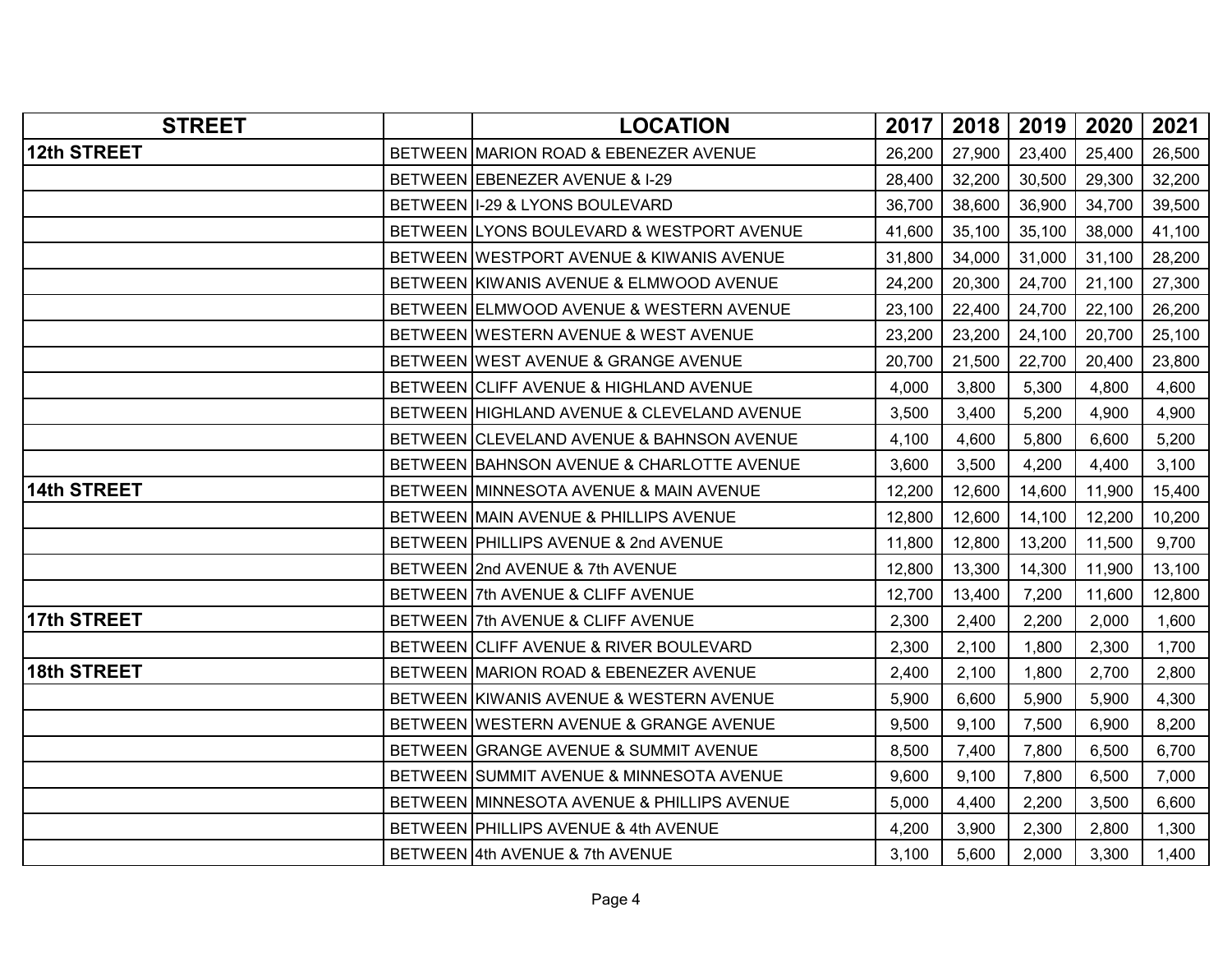| <b>STREET</b> | <b>LOCATION</b>                                | 2017   | 2018          | 2019   | 2020   | 2021   |
|---------------|------------------------------------------------|--------|---------------|--------|--------|--------|
| 18th STREET   | BETWEEN VAN EPS AVENUE & WAYLAND AVENUE        | 150    | 200           | 240    | 110    | 140    |
|               | BETWEEN SOUTHEASTERN AVENUE & CLEVELAND AVENUE | 5,400  | 5,500         | 8,900  | 8,900  | 5,700  |
|               | BETWEEN CLEVELAND AVENUE & BAHNSON AVENUE      | 5,100  | 3,800         | 6,600  | 4,900  | 3,900  |
|               | BETWEEN BAHNSON AVENUE & SYCAMORE AVENUE       | 4,200  | 3,300         | 4,900  | 4,200  | 3,900  |
|               | BETWEEN SYCAMORE AVENUE & DUBUQUE AVENUE       | 2,100  | 1,300         | 1,800  | 1,700  | 1,600  |
| 22nd STREET   | BETWEEN THECLA AVENUE & ELLIS ROAD             | $---$  | 860           | 1,800  | 1,200  | 1,500  |
|               | BETWEEN ELLIS ROAD & DISCOVERY AVENUE          | 1,300  | 1,500         | 2,200  | 1,100  | 1,500  |
|               | BETWEEN DISCOVERY AVENUE & SERTOMA AVENUE      | 1,900  | 3,300         | 3,100  | 1,700  | 2,200  |
|               | BETWEEN SERTOMA AVENUE & DEERBERRY TRAIL       | 570    | 510           | 430    | 460    | 550    |
|               | BETWEEN KIWANIS AVENUE & WESTERN AVENUE        | 5,800  | 6,400         | 5,700  | 4,600  | 4,800  |
|               | BETWEEN WESTERN AVENUE & LAKE AVENUE           | 6,500  | 6,800         | 6,100  | 5,200  | 6,100  |
|               | BETWEEN LAKE AVENUE & GRANGE AVENUE            | 6,500  | 6,300         | 6,800  | 7,000  | 6,100  |
|               | BETWEEN GRANGE AVENUE & MINNESOTA AVENUE       | 5,400  | 6,300         | 5,100  | 4,600  | 4,900  |
| 26th STREET   | BETWEEN MARY BETH AVENUE & ELLIS ROAD          | 1,500  | 3,500         | 4,100  | 3,600  | 3,700  |
|               | BETWEEN ELLIS ROAD & DISCOVERY AVENUE          | 4,600  | 1,900         | 5,700  | 5,500  | 5,300  |
|               | BETWEEN DISCOVERY AVENUE & SERTOMA AVENUE      | 7,200  | 9,300         | 9,100  | 7,100  | 7,000  |
|               | BETWEEN SERTOMA AVENUE & VALLEY VIEW ROAD      | 12,200 | 13,500        | 13,100 | 12,000 | 12,600 |
|               | BETWEEN VALLEY VIEW ROAD & MARION ROAD         | 14,400 | 14,600        | 15,000 | 12,700 | 14,200 |
|               | BETWEEN MARION ROAD & LORRAINE DRIVE           | 23,600 | 21,100        | 24,200 | 19,400 | 20,400 |
|               | BETWEEN LORRAINE DRIVE & I-29 WEST RAMPS       | 30,200 | 27,200        | 28,400 | 24,100 | 27,200 |
|               | BETWEEN II-29 WEST RAMPS & I-29 EAST RAMPS     | 24,500 | 25,000        | 25,900 | 26,200 | 25,700 |
|               | BETWEEN I-29 EAST RAMPS & SHIRLEY AVENUE       | 23,900 | 23,300        | 26,300 | 22,100 | 25,600 |
|               | BETWEEN KIWANIS AVENUE & WESTERN AVENUE        | 6,000  | 4,600         | 5,700  | 4,900  | 5,600  |
|               | BETWEEN WESTERN AVENUE & LAKE AVENUE           | 8,600  | 7,100         | 6,900  | 7,300  | 7,300  |
|               | BETWEEN LAKE AVENUE & GRANGE AVENUE            | 9,200  | 10,800        | 8,400  | 8,100  | 7,900  |
|               | BETWEEN GRANGE AVENUE & MINNESOTA AVENUE       | 11,600 | 7,800         | 9,700  | 7,900  | 10,100 |
|               | BETWEEN MINNESOTA AVENUE & CENTER AVENUE       | 12,000 | $\frac{1}{2}$ | 12,700 | 10,800 | 14,700 |
|               | BETWEEN CENTER AVENUE & PHILLIPS AVENUE        | 12,000 | 9,400         | 13,400 | 11,800 | 14,500 |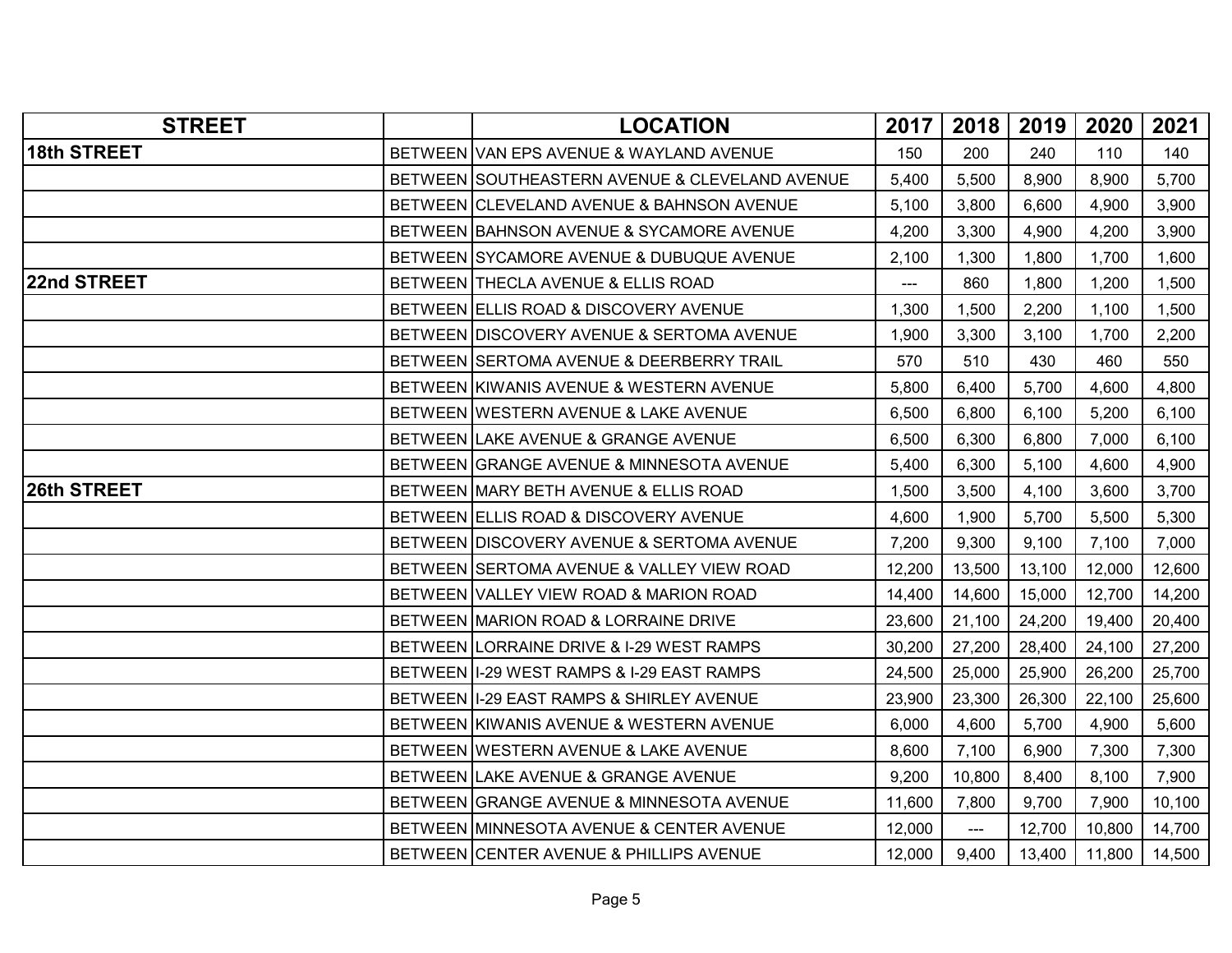| <b>STREET</b>            | <b>LOCATION</b>                                 | 2017   | 2018   | 2019          | 2020   | 2021     |
|--------------------------|-------------------------------------------------|--------|--------|---------------|--------|----------|
| 26th STREET              | BETWEEN PHILLIPS AVENUE & 4th AVENUE            | 12,900 | 13,000 | 14,200        | 12,100 | 14,400   |
|                          | BETWEEN 4th AVENUE & CLIFF AVENUE               | 12,300 | 12,700 | 14,900        | 11,700 | 14,700   |
|                          | BETWEEN CLIFF AVENUE & VAN EPS AVENUE           | 12,500 | 12,600 | 11,900        | 11,100 | 13,700   |
|                          | BETWEEN VAN EPS AVENUE & YEAGER ROAD            | 13,600 | 12,400 | ---           | 11,100 | 13,300   |
|                          | BETWEEN YEAGER ROAD & I-229 RAMPS               | 20,700 | 21,700 | $\frac{1}{2}$ | $---$  | 24,100   |
|                          | BETWEEN   1-229 RAMPS & SOUTHEASTERN AVENUE     | 28,000 | 28,500 | ---           | ---    | 28,500   |
|                          | BETWEEN SOUTHEASTERN AVENUE & CLEVELAND AVENUE  | 23,900 | 24,400 | ---           | ---    | 25,300   |
|                          | BETWEEN CLEVELAND AVENUE & BAHNSON AVENUE       | 23,800 | 23,100 | 17,600        | 19,300 | 24,700   |
|                          | BETWEEN BAHNSON AVENUE & SYCAMORE AVENUE        | 20,100 | 17,300 | 17,300        | 17,200 | 22,300   |
|                          | BETWEEN SYCAMORE AVENUE & RED OAK DRIVE         | 13,600 | 14,600 | 13,700        | 14,600 | 12,700   |
|                          | BETWEEN RED OAK DRIVE & HIGHLINE AVENUE         | 11,000 | 13,200 | 10,400        | 11,500 | 15,500   |
|                          | BETWEEN HIGHLINE AVENUE & VETERANS PARKWAY      | 11,000 | 13,400 | 11,500        | 11,800 | 15,000   |
|                          | BETWEEN VETERANS PARKWAY & SIX MILE ROAD        | 7,300  | 8,000  | 8,300         | 6,100  | 11,500   |
|                          | BETWEEN SIX MILE ROAD & HIGHWAY 42              | 5,200  | 5,700  | 5,200         | 5,000  | 6,700    |
| 32nd STREET              | BETWEEN MARY BETH AVENUE & ELLIS ROAD           | 2,500  | 3,100  | 2,700         | 2,400  | 3,200    |
|                          | BETWEEN SERTOMA AVENUE & VALLEY VIEW ROAD       | 1,500  | 1,700  | 900           | 600    | 1,300    |
|                          | BETWEEN VALLEY VIEW ROAD & MARION ROAD          | 1,900  | 2,200  | 2,100         | 1,300  | 1,900    |
| 33rd STREET              | BETWEEN KIWANIS AVENUE & WESTERN AVENUE         | 3,700  | 4,800  | 4,500         | 5,000  | $*3,100$ |
|                          | BETWEEN WESTERN AVENUE & GRANGE AVENUE          | 9,000  | 9,200  | 7,800         | 7,100  | $*5,600$ |
|                          | BETWEEN GRANGE AVENUE & MINNESOTA AVENUE        | 7,800  | 11,500 | 8,800         | 8,400  | $*4,400$ |
|                          | BETWEEN MINNESOTA AVENUE & PHILLIPS AVENUE      | 6,700  | 8,700  | 5,500         | 5,900  | $*1,700$ |
|                          | BETWEEN PHILLIPS AVENUE & CLIFF AVENUE          | 6,100  | 7,600  | 4,500         | 4,000  | $*3,700$ |
|                          | BETWEEN SOUTHEASTERN AVENUE & OLD ORCHARD TRAIL | 850    | 850    | 670           | 590    | 960      |
|                          | BETWEEN OLD ORCHARD TRAIL & BAHNSON AVENUE      | 560    | 540    | 510           | 600    | 520      |
|                          | BETWEEN BAHNSON AVENUE & SYCAMORE AVENUE        | 890    | 1,200  | 880           | 1,100  | 990      |
|                          | BETWEEN SYCAMORE AVENUE & DUBUQUE AVENUE        | 770    | 1,500  | 990           | 1,200  | 1,400    |
| 34th STREET              | BETWEEN SHIRLEY AVENUE & LOUISE AVENUE          | 2,700  | 2,400  | 2,600         | 3,100  | 2,700    |
| <b>34th STREET NORTH</b> | BETWEEN CLIFF AVENUE & LEWIS AVENUE             | 1,100  | 1,100  | 2,800         | 1,000  | 1,200    |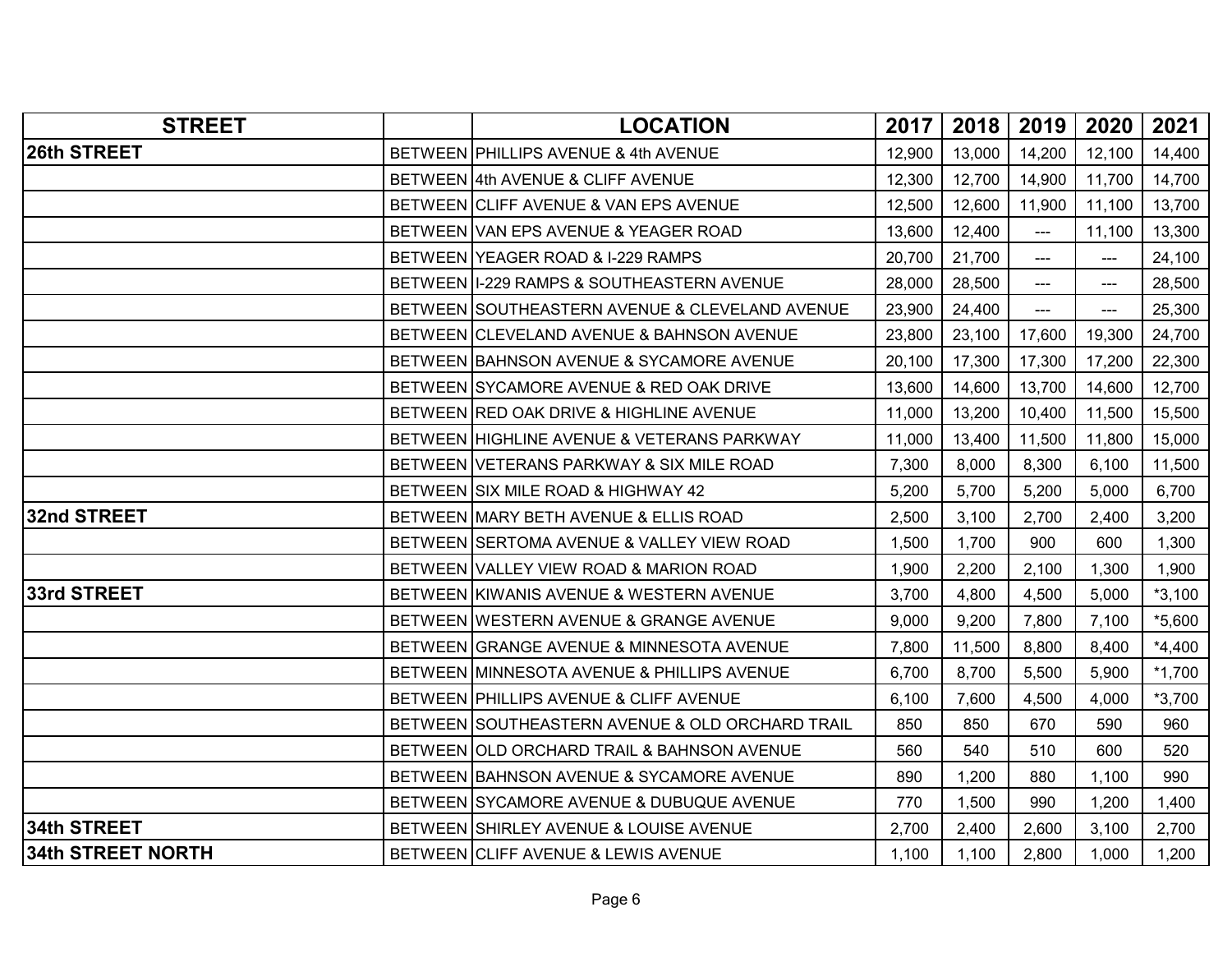| <b>STREET</b>            | <b>LOCATION</b>                              | 2017                     | 2018   | 2019   | 2020      | 2021   |
|--------------------------|----------------------------------------------|--------------------------|--------|--------|-----------|--------|
| <b>34th STREET NORTH</b> | BETWEEN LEWIS AVENUE & POTSDAM AVENUE        | 680                      | 810    | 230    | 700       | 760    |
| <b>41st STREET</b>       | BETWEEN WEST OF ELLIS ROAD                   | 4,000                    | 4,300  | 4,500  | 6,400     | 5,300  |
|                          | BETWEEN ELLIS ROAD & GRINNELL AVENUE         | 6,100                    | 6,500  | 8,100  | 9,000     | 8,700  |
|                          | BETWEEN GRINNELL AVENUE & SERTOMA AVENUE     | 10,900                   | 10,300 | 12,800 | 11,900    | 12,300 |
|                          | BETWEEN SERTOMA AVENUE & VALLEY VIEW ROAD    | 16,000                   | 17,400 | 17,600 | 14,000    | 19,800 |
|                          | BETWEEN VALLEY VIEW ROAD & MARION ROAD       | 22,500                   | 23,800 | 21,700 | 20,100    | 21,800 |
|                          | BETWEEN MARION ROAD & TERRY AVENUE           | 24,800                   | 21,100 | 28,900 | 21,400    | 29,200 |
|                          | BETWEEN TERRY AVENUE & I-29 WEST RAMPS       | 31,400                   | 23,100 | 29,900 | 23,900    | 27,900 |
|                          | BETWEEN I-29 WEST RAMPS & I-29 EAST RAMPS    | 34,000                   | 30,200 | 20,100 | 19,600    | 26,600 |
|                          | BETWEEN I-29 EAST RAMPS & MALL DRIVE         | 31,400                   | 32,300 | 21,100 | 24,000    | 26,500 |
|                          | BETWEEN MALL DRIVE & SHIRLEY AVENUE          | 29,300                   | 30,100 | 18,200 | 19,700    | 20,300 |
|                          | BETWEEN SHIRLEY AVENUE & LOUISE AVENUE       | 31,000                   | 28,400 | 21,100 | 16,200    | 15,700 |
|                          | BETWEEN LOUISE AVENUE & KIWANIS AVENUE       | 37,300                   | 36,800 | 23,200 | 20,100    | 18,800 |
|                          | BETWEEN KIWANIS AVENUE & ELMWOOD AVENUE      | 23,400                   | 23,700 | 21,700 | *18,500   | 26,200 |
|                          | BETWEEN ELMWOOD AVENUE & WESTERN AVENUE      | 25,000                   | 22,100 | 21,000 | *17,500   | 24,400 |
|                          | BETWEEN WESTERN AVENUE & WEST AVENUE         | 26,000                   | 22,200 | 21,300 | $*14,400$ | 22,900 |
|                          | BETWEEN WEST AVENUE & GRANGE AVENUE          | 21,600                   | 20,700 | 18,500 | $*17,100$ | 23,900 |
|                          | BETWEEN GRANGE AVENUE & NORTON AVENUE        | 22,200                   | 17,900 | 20,400 | *16,700   | 20,600 |
|                          | BETWEEN NORTON AVENUE & MINNESOTA AVENUE     | 20,600                   | 17,400 | 18,900 | *15,600   | 19,200 |
|                          | BETWEEN MINNESOTA AVENUE & PHILLIPS AVENUE   | 8,200                    | 8,900  | 9,000  | 7,100     | 9,100  |
|                          | BETWEEN PHILLIPS AVENUE & CLIFF AVENUE       | 7,000                    | 7,200  | 8,000  | 6,700     | 9,300  |
|                          | BETWEEN SOUTHEASTERN AVENUE & BAHNSON AVENUE | 6,300                    | 6,800  | 3,900  | 3,700     | 5,000  |
|                          | BETWEEN BAHNSON AVENUE & SYCAMORE AVENUE     | 8,400                    | 8,300  | 6,900  | 6,800     | 7,500  |
|                          | BETWEEN SYCAMORE AVENUE & VETERANS PARKWAY   | 4,600                    | 7,200  | 6,700  | 7,000     | 9,300  |
|                          | BETWEEN VETERANS PARKWAY & FAITH AVENUE      | 1,700                    | 3,400  | 7,800  | 5,300     | 11,600 |
|                          | BETWEEN FAITH AVENUE & SIX MILE ROAD         | $\overline{\phantom{a}}$ | 1,500  | 2,200  | 2,100     | 2,300  |
| <b>49th STREET</b>       | BETWEEN HOLBROOK AVENUE & MARION ROAD        | 2,800                    | 5,500  | 3,500  | 2,400     | 3,800  |
|                          | BETWEEN MARION ROAD & TERRY AVENUE           | 11,300                   | 11,000 | 9,100  | 7,200     | 9,000  |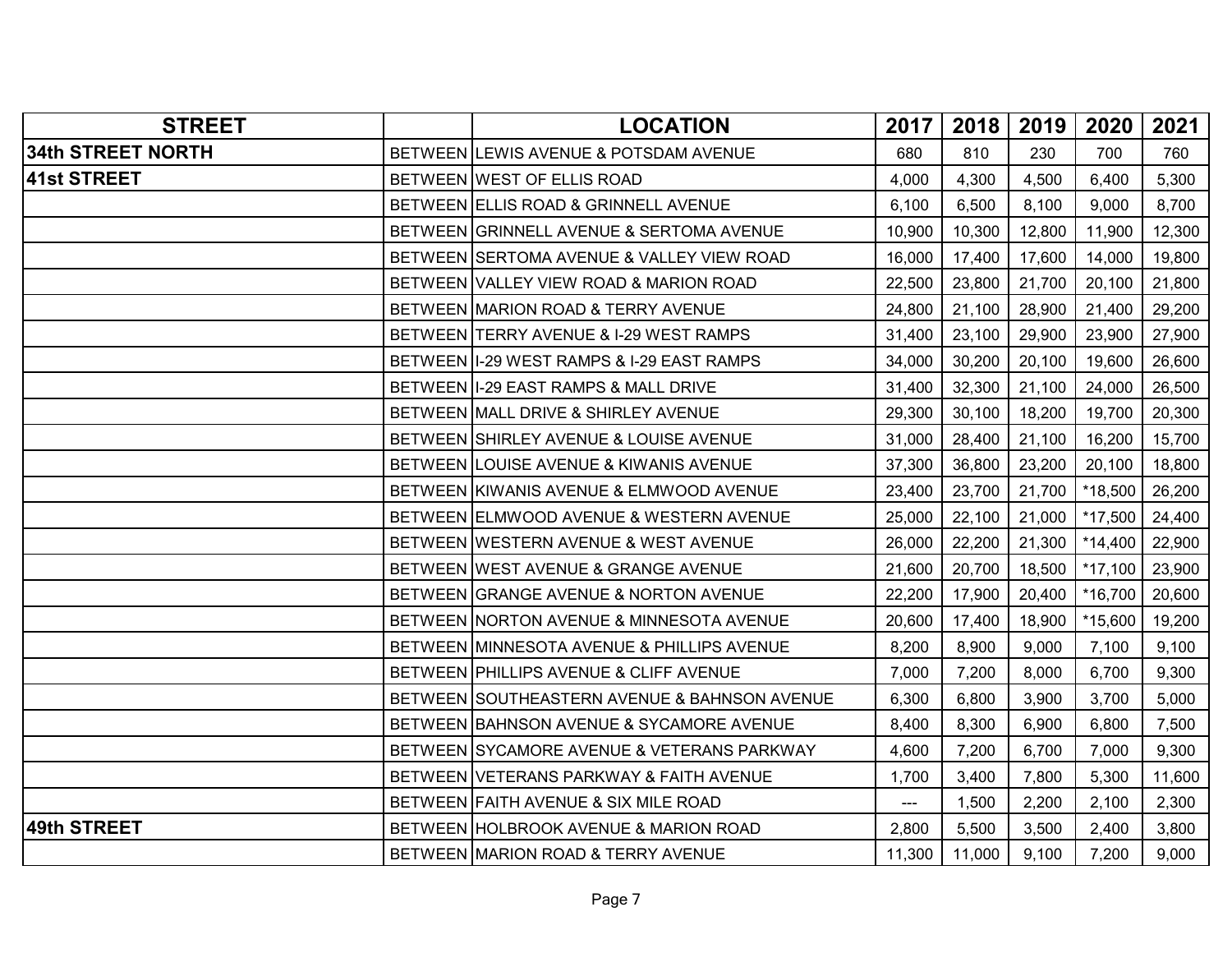| <b>STREET</b>            | <b>LOCATION</b>                              | 2017                       | 2018   | 2019   | 2020   | 2021      |
|--------------------------|----------------------------------------------|----------------------------|--------|--------|--------|-----------|
| 49th STREET              | BETWEEN TERRY AVENUE & VALHALLA BOULEVARD    | 10,600                     | 10,500 | 10,300 | 9,100  | 10,600    |
|                          | BETWEEN VALHALLA BOULEVARD & LOUISE AVENUE   | 12,200                     | 13,500 | 11,000 | 10,700 | 11,800    |
|                          | BETWEEN LOUISE AVENUE & OXBOW AVENUE         | 12,200                     | 10,500 | 12,200 | 8,400  | 12,100    |
|                          | BETWEEN OXBOW AVENUE & KIWANIS AVENUE        | 15,100                     | 16,500 | 14,400 | 12,500 | 13,700    |
|                          | BETWEEN KIWANIS AVENUE & WESTERN AVENUE      | 11,900                     | 12,500 | 12,900 | 11,400 | 12,700    |
|                          | BETWEEN CLIFF AVENUE & LEWIS AVENUE          | 6,700                      | 6,700  | 9,800  | 8,400  | 5,900     |
|                          | BETWEEN LEWIS AVENUE & SOUTHEASTERN AVENUE   | 6,100                      | 6,300  | 9,700  | 8,200  | 5,000     |
|                          | BETWEEN SOUTHEASTERN AVENUE & BAHNSON AVENUE | 3,200                      | 4,500  | 5,700  | 3,800  | 4,400     |
| <b>53rd STREET</b>       | BETWEEN ELLIS ROAD & GALWAY AVENUE           | 1,500                      | 500    | 440    | 600    | 980       |
|                          | BETWEEN GALWAY AVENUE & SERTOMA AVENUE       | 3,200                      | 2,400  | 2,300  | 2,200  | 2,400     |
| <b>54th STREET NORTH</b> | BETWEEN MARION ROAD & CAREER AVENUE          | 610                        | 580    | 610    | 580    | 580       |
|                          | BETWEEN NORTHVIEW AVENUE & WESPORT AVENUE    | 580                        | 870    | 770    | 560    | 290       |
|                          | BETWEEN FOURTH AVENUE & CLIFF AVENUE         | 2,300                      | 1,900  | 2,700  | 1,600  | 1,800     |
|                          | BETWEEN CLIFF AVENUE & LEWIS AVENUE          | 1,700                      | 1,100  | 1,200  | 1,500  | 1,000     |
| 57th STREET              | BETWEEN 468th AVENUE AND TEA ELLIS ROAD      | 240                        | 480    | 290    | 350    | 310       |
|                          | BETWEEN ELLIS ROAD & ELLIS ROAD              | 4,300                      | 4,300  | 4,200  | 5,100  | 6,300     |
|                          | BETWEEN ELLIS ROAD & GALWAY AVENUE           | $\qquad \qquad \text{---}$ | 7,700  | 7,400  | 6,100  | 8,900     |
|                          | BETWEEN GALWAY AVENUE & SERTOMA AVENUE       | 12,300                     | 10,600 | 10,700 | 10,300 | 11,700    |
|                          | BETWEEN SERTOMA AVENUE & HOLBROOK AVENUE     | 14,800                     | 17,600 | 14,500 | 12,300 | 16,800    |
|                          | BETWEEN HOLBROOK AVENUE & MARION ROAD        | 18,200                     | 17,400 | 17,100 | 16,800 | 17,700    |
|                          | BETWEEN MARION ROAD & SOLBERG AVENUE         | 22,100                     | 20,800 | 19,900 | 20,000 | 26,100    |
|                          | BETWEEN SOLBERG AVENUE & LOUISE AVENUE       | 24,900                     | 18,800 | 18,200 | 18,900 | 23,600    |
|                          | BETWEEN LOUISE AVENUE & OXBOW AVENUE         | 20,700                     | 16,500 | 17,600 | 17,700 | 17,000    |
|                          | BETWEEN OXBOW AVENUE & WESTERN AVENUE        | 19,300                     | 17,500 | 18,900 | 16,500 | 19,800    |
|                          | BETWEEN WESTERN AVENUE & MINNESOTA AVENUE    | 18,400                     | 14,800 | 17,800 | 14,100 | 14,900    |
|                          | BETWEEN MINNESOTA AVENUE & TOMAR ROAD        | 16,400                     | 16,100 | 19,200 | 15,900 | $*9,100$  |
|                          | BETWEEN TOMAR ROAD & CLIFF AVENUE            | 16,500                     | 15,700 | 18,300 | 16,000 | $*9,200$  |
|                          | BETWEEN CLIFF AVENUE & LEWIS AVENUE          | 17,700                     | 16,900 | 21,200 | 19,500 | $*14,500$ |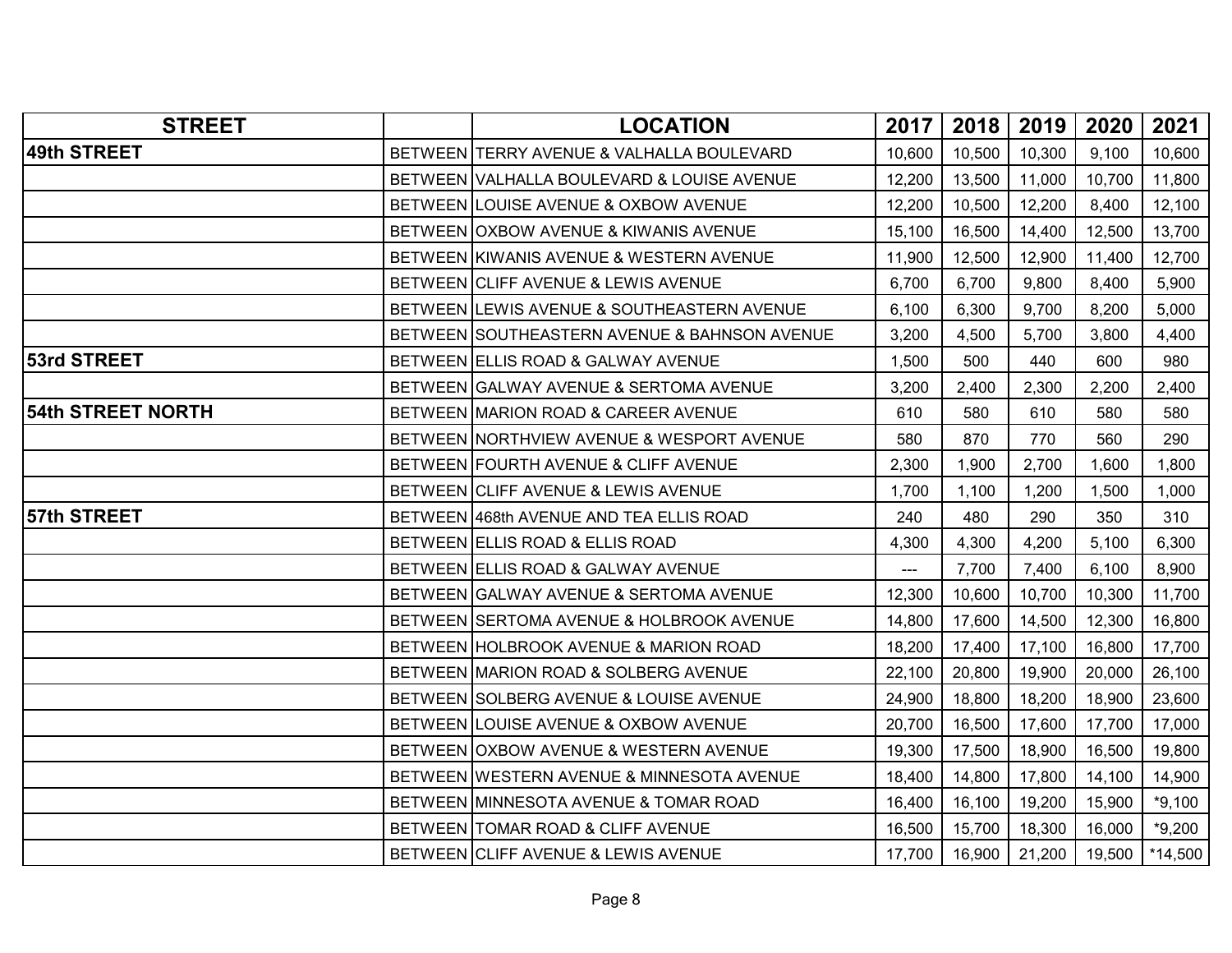| <b>STREET</b>     | <b>LOCATION</b>                              | 2017   | 2018   | 2019   | 2020           | 2021   |
|-------------------|----------------------------------------------|--------|--------|--------|----------------|--------|
| 57th STREET       | BETWEEN LEWIS AVENUE & SOUTHEASTERN AVENUE   | 16,700 | 17,100 | 20,400 | 17,700         | 20,000 |
|                   | BETWEEN SOUTHEASTERN AVENUE & BAHNSON AVENUE | 16,700 | 18,100 | 23,100 | 18,700         | 20,100 |
|                   | BETWEEN BAHNSON AVENUE & SYCAMORE AVENUE     | 13,100 | 17,200 | 16,700 | 15,900         | 14,300 |
|                   | BETWEEN SYCAMORE AVENUE & DUBUQUE AVENUE     | 6,600  | 8,400  | 8,600  | 9,400          | 10,900 |
|                   | BETWEEN DUBUQUE AVENUE & HARMODON PARK       | 6,600  | 9,200  | 7,800  | 8,700          | 10,700 |
|                   | BETWEEN HARMODON PARK & VETERANS PARKWAY     | 6,600  | 7,200  | 11,500 | 8,400          | 9,900  |
|                   | BETWEEN VETERANS PARKWAY & SIX MILE ROAD     | 130    | 100    | 50     | 170            | ---    |
| 59th STREET       | BETWEEN SOLBERG AVENUE & NEVADA AVENUE       | 1,600  | 1,200  | 2,100  | 2,100          | 1,900  |
|                   | BETWEEN NEVADA AVENUE & LOUISE AVENUE        | 8,200  | 7,800  | 4,900  | 3,800          | 4,200  |
| 60th STREET NORTH | BETWEEN ELLIS ROAD & LAMESA DRIVE            | 4,800  | 4,600  | 4,200  | 5,000          | 4,800  |
|                   | BETWEEN LAMESA DRIVE & WEST CITY LIMITS      | 4,700  | 5,600  | 4,800  | 4,100          | 5,300  |
|                   | BETWEEN WEST CITY LIMITS & MARION ROAD       | 5,200  | 4,100  | 5,100  | 5,600          | 5,600  |
|                   | BETWEEN MARION ROAD & CAREER AVENUE          | 5,900  | 7,100  | 8,900  | 9,500          | 8,700  |
|                   | BETWEEN CAREER AVENUE & I-29 WEST RAMPS      | 9,400  | 10,400 | 9,400  | 9,500          | 10,300 |
|                   | BETWEEN II-29 WEST RAMPS & I-29 EAST RAMPS   | 12,900 | 10,700 | 10,300 | $\overline{a}$ | 11,700 |
|                   | BETWEEN I-29 EAST RAMPS & GRANITE LANE       | 16,500 | 17,100 | 17,800 | 16,100         | 17,700 |
|                   | BETWEEN GRANITE LANE & WESTPORT AVENUE       | 13,100 | 13,200 | 13,200 | 10,600         | 12,400 |
|                   | BETWEEN WESTPORT AVENUE & MINNESOTA AVENUE   | 13,000 | 12,700 | 13,500 | 10,600         | 11,600 |
|                   | BETWEEN MINNESOTA AVENUE & 4th AVENUE        | 12,700 | 12,400 | 13,000 | 10,700         | 10,900 |
|                   | BETWEEN 4th AVENUE & CITIBANK DRIVE          | 11,700 | 10,800 | 10,500 | 9,600          | 9,700  |
|                   | BETWEEN CITIBANK DRIVE & CLIFF AVENUE        | 11,900 | 12,000 | 10,900 | 10,100         | 10,800 |
|                   | BETWEEN CLIFF AVENUE & I-229                 | 4,900  | 3,300  | 4,100  | 3,600          | 6,300  |
|                   | BETWEEN I-229 & SYCAMORE AVENUE              | 4,000  | 1,600  | 2,300  | 1,800          | 2,700  |
|                   | BETWEEN SYCAMORE AVENUE & VETERANS PARKWAY   | 2,500  | ---    | 180    | 690            | 2,800  |
| 69th STREET       | BETWEEN 468th AVENUE & ELLIS ROAD            | 1,500  | 1,700  | 1,500  | 1,600          | 1,300  |
|                   | BETWEEN ELLIS ROAD & GALWAY AVENUE           | 380    | 330    | ---    | 220            | 220    |
|                   | BETWEEN GALWAY AVENUE & SUNDOWNER AVENUE     | 150    | 130    | 180    | 220            | 420    |
|                   | BETWEEN SUNDOWNER AVENUE & BREMERTON PLACE   | 70     | 60     | 40     | 60             | 50     |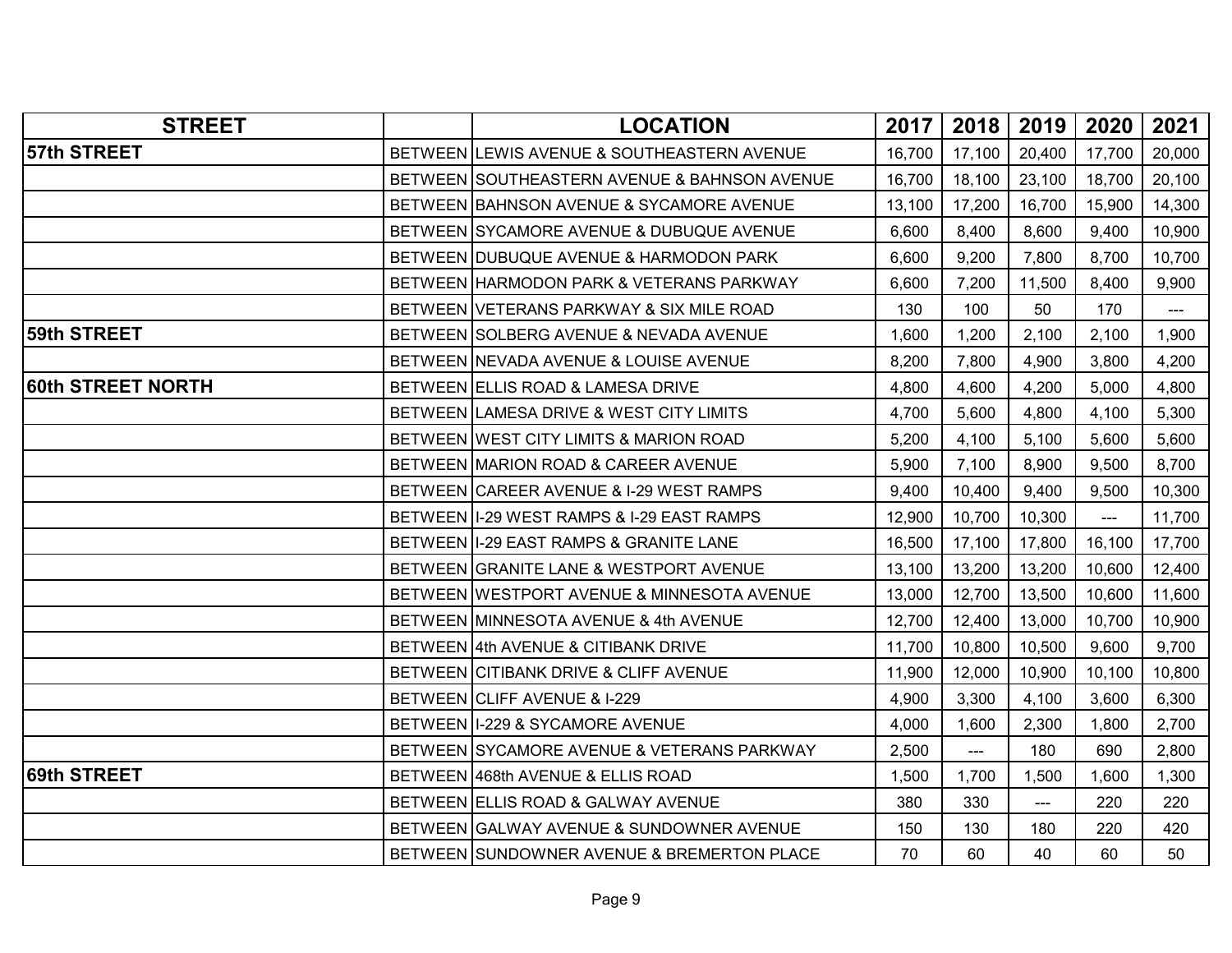| <b>69th STREET</b><br>5,800<br>8,500<br>BETWEEN TALLGRASS AVENUE & LOUISE AVENUE<br>5,300<br>11,000<br>---<br>BETWEEN LOUISE AVENUE & WESTERN AVENUE<br>8,800<br>8,800<br>10,700<br>10,000<br>11,600<br>9,900<br>9,000<br>11,900<br>10,000<br>14,700<br>BETWEEN WESTERN AVENUE & MINNESOTA AVENUE<br>12,300<br>15,300<br>BETWEEN MINNESOTA AVENUE & TOMAR ROAD<br>16,800<br>14,000<br>14,400<br>BETWEEN TOMAR ROAD & CLIFF AVENUE<br>12,900<br>14,300<br>14,300<br>10,100<br>13,400<br>8,600<br>12,300<br>BETWEEN CLIFF AVENUE & CHARGER AVENUE<br>5,600<br>10,800<br>11,600<br>BETWEEN CHARGER AVENUE & SOUTHEASTERN AVENUE<br>11,700<br>6,700<br>8,000<br>9,800<br>9,900<br>BETWEEN SOUTHEASTERN AVENUE & SYCAMORE AVENUE<br>940<br>1,200<br>4,000<br>1,100<br>790<br>BETWEEN SYCAMORE AVENUE & VETERANS PARKWAY<br>670<br>410<br>500<br>610<br>1,100<br>BETWEEN DITCH ROAD & CLIFF AVENUE<br>100<br>170<br>310<br>70<br>210<br>370<br>BETWEEN CLIFF AVENUE & SUEBERT AVENUE<br>310<br>570<br>300<br>310<br>77th STREET<br>BETWEEN BEAL AVENUE & LOUISE AVENUE<br>3,000<br>2,800<br>1,400<br>3,000<br>2,500<br>1,600<br>2,300<br>1,900<br>BETWEEN MUSTANG AVENUE & MINNESOTA AVENUE<br>2,000<br>2,700<br>BETWEEN TALLGRASS AVENUE & BEAL AVENUE<br>1,100<br>930<br>1,500<br>2,100<br>$---$<br>3,100<br>4,200<br>BETWEEN BEAL AVENUE & LOUISE AVENUE<br>2,100<br>3,400<br>2,900<br>BETWEEN LOUISE AVENUE & MEREDITH AVENUE<br>4,800<br>4,100<br>5,400<br>6,400<br>6,600<br>5,300<br>4,900<br>6,000<br>6,600<br>7,100<br>BETWEEN MEREDITH AVENUE & WESTERN AVENUE<br>BETWEEN WESTERN AVENUE & MUSTANG AVENUE<br>7,300<br>6,300<br>7,100<br>8,200<br>9,000<br>8,300<br>8,600<br>BETWEEN MUSTANG AVENUE & MINNESOTA AVENUE<br>6,400<br>6,600<br>7,600<br>BETWEEN MINNESOTA AVENUE & CLIFF AVENUE<br>510<br>2,200<br>2,800<br>3,600<br>3,800<br>440<br>340<br>530<br>BETWEEN CLIFF AVENUE & SOUTHEASTERN AVENUE<br>460<br>440<br>1,900<br>2,300<br>2,500<br>2,900<br>3,500<br>BETWEEN INDUSTRIAL AVENUE & MINNESOTA AVENUE<br><b>AMIDON STREET</b><br>BETWEEN 4th AVENUE & CLIFF AVENUE<br>3,000<br>2,900<br>2,500<br>2,400<br>3,300<br><b>ARROWHEAD PARKWAY</b><br>BETWEEN SYCAMORE AVENUE & FOSS AVENUE<br>20,800<br>19,800<br>19,800<br>19,700<br>21,600<br>BETWEEN FOSS AVENUE & HIGHLINE AVENUE<br>17,300<br>17,800<br>16,100<br>20,000<br>$\overline{a}$<br>BETWEEN HIGHLINE AVENUE & VETERANS PARKWAY<br>15,200<br>15,400<br>16,100<br>14,600<br>17,700<br>7,900<br>8,500<br>BETWEEN VETERANS PARKWAY & SIX MILE ROAD<br>8,900<br>9,500<br>10,400<br>BETWEEN SIX MILE ROAD & 26TH STREET<br>7,200<br>6,300<br>7,800<br>6,600<br>6,900 | <b>STREET</b>            | <b>LOCATION</b> | 2017 | 2018 | 2019 | 2020 | 2021 |
|-------------------------------------------------------------------------------------------------------------------------------------------------------------------------------------------------------------------------------------------------------------------------------------------------------------------------------------------------------------------------------------------------------------------------------------------------------------------------------------------------------------------------------------------------------------------------------------------------------------------------------------------------------------------------------------------------------------------------------------------------------------------------------------------------------------------------------------------------------------------------------------------------------------------------------------------------------------------------------------------------------------------------------------------------------------------------------------------------------------------------------------------------------------------------------------------------------------------------------------------------------------------------------------------------------------------------------------------------------------------------------------------------------------------------------------------------------------------------------------------------------------------------------------------------------------------------------------------------------------------------------------------------------------------------------------------------------------------------------------------------------------------------------------------------------------------------------------------------------------------------------------------------------------------------------------------------------------------------------------------------------------------------------------------------------------------------------------------------------------------------------------------------------------------------------------------------------------------------------------------------------------------------------------------------------------------------------------------------------------------------------------------------------------------------------------------------------------------------------------------------------------------------------------------------------------------------------------------------------------------------------------------|--------------------------|-----------------|------|------|------|------|------|
|                                                                                                                                                                                                                                                                                                                                                                                                                                                                                                                                                                                                                                                                                                                                                                                                                                                                                                                                                                                                                                                                                                                                                                                                                                                                                                                                                                                                                                                                                                                                                                                                                                                                                                                                                                                                                                                                                                                                                                                                                                                                                                                                                                                                                                                                                                                                                                                                                                                                                                                                                                                                                                           |                          |                 |      |      |      |      |      |
|                                                                                                                                                                                                                                                                                                                                                                                                                                                                                                                                                                                                                                                                                                                                                                                                                                                                                                                                                                                                                                                                                                                                                                                                                                                                                                                                                                                                                                                                                                                                                                                                                                                                                                                                                                                                                                                                                                                                                                                                                                                                                                                                                                                                                                                                                                                                                                                                                                                                                                                                                                                                                                           |                          |                 |      |      |      |      |      |
|                                                                                                                                                                                                                                                                                                                                                                                                                                                                                                                                                                                                                                                                                                                                                                                                                                                                                                                                                                                                                                                                                                                                                                                                                                                                                                                                                                                                                                                                                                                                                                                                                                                                                                                                                                                                                                                                                                                                                                                                                                                                                                                                                                                                                                                                                                                                                                                                                                                                                                                                                                                                                                           |                          |                 |      |      |      |      |      |
|                                                                                                                                                                                                                                                                                                                                                                                                                                                                                                                                                                                                                                                                                                                                                                                                                                                                                                                                                                                                                                                                                                                                                                                                                                                                                                                                                                                                                                                                                                                                                                                                                                                                                                                                                                                                                                                                                                                                                                                                                                                                                                                                                                                                                                                                                                                                                                                                                                                                                                                                                                                                                                           |                          |                 |      |      |      |      |      |
|                                                                                                                                                                                                                                                                                                                                                                                                                                                                                                                                                                                                                                                                                                                                                                                                                                                                                                                                                                                                                                                                                                                                                                                                                                                                                                                                                                                                                                                                                                                                                                                                                                                                                                                                                                                                                                                                                                                                                                                                                                                                                                                                                                                                                                                                                                                                                                                                                                                                                                                                                                                                                                           |                          |                 |      |      |      |      |      |
|                                                                                                                                                                                                                                                                                                                                                                                                                                                                                                                                                                                                                                                                                                                                                                                                                                                                                                                                                                                                                                                                                                                                                                                                                                                                                                                                                                                                                                                                                                                                                                                                                                                                                                                                                                                                                                                                                                                                                                                                                                                                                                                                                                                                                                                                                                                                                                                                                                                                                                                                                                                                                                           |                          |                 |      |      |      |      |      |
|                                                                                                                                                                                                                                                                                                                                                                                                                                                                                                                                                                                                                                                                                                                                                                                                                                                                                                                                                                                                                                                                                                                                                                                                                                                                                                                                                                                                                                                                                                                                                                                                                                                                                                                                                                                                                                                                                                                                                                                                                                                                                                                                                                                                                                                                                                                                                                                                                                                                                                                                                                                                                                           |                          |                 |      |      |      |      |      |
|                                                                                                                                                                                                                                                                                                                                                                                                                                                                                                                                                                                                                                                                                                                                                                                                                                                                                                                                                                                                                                                                                                                                                                                                                                                                                                                                                                                                                                                                                                                                                                                                                                                                                                                                                                                                                                                                                                                                                                                                                                                                                                                                                                                                                                                                                                                                                                                                                                                                                                                                                                                                                                           |                          |                 |      |      |      |      |      |
|                                                                                                                                                                                                                                                                                                                                                                                                                                                                                                                                                                                                                                                                                                                                                                                                                                                                                                                                                                                                                                                                                                                                                                                                                                                                                                                                                                                                                                                                                                                                                                                                                                                                                                                                                                                                                                                                                                                                                                                                                                                                                                                                                                                                                                                                                                                                                                                                                                                                                                                                                                                                                                           |                          |                 |      |      |      |      |      |
|                                                                                                                                                                                                                                                                                                                                                                                                                                                                                                                                                                                                                                                                                                                                                                                                                                                                                                                                                                                                                                                                                                                                                                                                                                                                                                                                                                                                                                                                                                                                                                                                                                                                                                                                                                                                                                                                                                                                                                                                                                                                                                                                                                                                                                                                                                                                                                                                                                                                                                                                                                                                                                           | <b>72nd STREET NORTH</b> |                 |      |      |      |      |      |
|                                                                                                                                                                                                                                                                                                                                                                                                                                                                                                                                                                                                                                                                                                                                                                                                                                                                                                                                                                                                                                                                                                                                                                                                                                                                                                                                                                                                                                                                                                                                                                                                                                                                                                                                                                                                                                                                                                                                                                                                                                                                                                                                                                                                                                                                                                                                                                                                                                                                                                                                                                                                                                           |                          |                 |      |      |      |      |      |
|                                                                                                                                                                                                                                                                                                                                                                                                                                                                                                                                                                                                                                                                                                                                                                                                                                                                                                                                                                                                                                                                                                                                                                                                                                                                                                                                                                                                                                                                                                                                                                                                                                                                                                                                                                                                                                                                                                                                                                                                                                                                                                                                                                                                                                                                                                                                                                                                                                                                                                                                                                                                                                           |                          |                 |      |      |      |      |      |
|                                                                                                                                                                                                                                                                                                                                                                                                                                                                                                                                                                                                                                                                                                                                                                                                                                                                                                                                                                                                                                                                                                                                                                                                                                                                                                                                                                                                                                                                                                                                                                                                                                                                                                                                                                                                                                                                                                                                                                                                                                                                                                                                                                                                                                                                                                                                                                                                                                                                                                                                                                                                                                           |                          |                 |      |      |      |      |      |
|                                                                                                                                                                                                                                                                                                                                                                                                                                                                                                                                                                                                                                                                                                                                                                                                                                                                                                                                                                                                                                                                                                                                                                                                                                                                                                                                                                                                                                                                                                                                                                                                                                                                                                                                                                                                                                                                                                                                                                                                                                                                                                                                                                                                                                                                                                                                                                                                                                                                                                                                                                                                                                           | 85th STREET              |                 |      |      |      |      |      |
|                                                                                                                                                                                                                                                                                                                                                                                                                                                                                                                                                                                                                                                                                                                                                                                                                                                                                                                                                                                                                                                                                                                                                                                                                                                                                                                                                                                                                                                                                                                                                                                                                                                                                                                                                                                                                                                                                                                                                                                                                                                                                                                                                                                                                                                                                                                                                                                                                                                                                                                                                                                                                                           |                          |                 |      |      |      |      |      |
|                                                                                                                                                                                                                                                                                                                                                                                                                                                                                                                                                                                                                                                                                                                                                                                                                                                                                                                                                                                                                                                                                                                                                                                                                                                                                                                                                                                                                                                                                                                                                                                                                                                                                                                                                                                                                                                                                                                                                                                                                                                                                                                                                                                                                                                                                                                                                                                                                                                                                                                                                                                                                                           |                          |                 |      |      |      |      |      |
|                                                                                                                                                                                                                                                                                                                                                                                                                                                                                                                                                                                                                                                                                                                                                                                                                                                                                                                                                                                                                                                                                                                                                                                                                                                                                                                                                                                                                                                                                                                                                                                                                                                                                                                                                                                                                                                                                                                                                                                                                                                                                                                                                                                                                                                                                                                                                                                                                                                                                                                                                                                                                                           |                          |                 |      |      |      |      |      |
|                                                                                                                                                                                                                                                                                                                                                                                                                                                                                                                                                                                                                                                                                                                                                                                                                                                                                                                                                                                                                                                                                                                                                                                                                                                                                                                                                                                                                                                                                                                                                                                                                                                                                                                                                                                                                                                                                                                                                                                                                                                                                                                                                                                                                                                                                                                                                                                                                                                                                                                                                                                                                                           |                          |                 |      |      |      |      |      |
|                                                                                                                                                                                                                                                                                                                                                                                                                                                                                                                                                                                                                                                                                                                                                                                                                                                                                                                                                                                                                                                                                                                                                                                                                                                                                                                                                                                                                                                                                                                                                                                                                                                                                                                                                                                                                                                                                                                                                                                                                                                                                                                                                                                                                                                                                                                                                                                                                                                                                                                                                                                                                                           |                          |                 |      |      |      |      |      |
|                                                                                                                                                                                                                                                                                                                                                                                                                                                                                                                                                                                                                                                                                                                                                                                                                                                                                                                                                                                                                                                                                                                                                                                                                                                                                                                                                                                                                                                                                                                                                                                                                                                                                                                                                                                                                                                                                                                                                                                                                                                                                                                                                                                                                                                                                                                                                                                                                                                                                                                                                                                                                                           |                          |                 |      |      |      |      |      |
|                                                                                                                                                                                                                                                                                                                                                                                                                                                                                                                                                                                                                                                                                                                                                                                                                                                                                                                                                                                                                                                                                                                                                                                                                                                                                                                                                                                                                                                                                                                                                                                                                                                                                                                                                                                                                                                                                                                                                                                                                                                                                                                                                                                                                                                                                                                                                                                                                                                                                                                                                                                                                                           |                          |                 |      |      |      |      |      |
|                                                                                                                                                                                                                                                                                                                                                                                                                                                                                                                                                                                                                                                                                                                                                                                                                                                                                                                                                                                                                                                                                                                                                                                                                                                                                                                                                                                                                                                                                                                                                                                                                                                                                                                                                                                                                                                                                                                                                                                                                                                                                                                                                                                                                                                                                                                                                                                                                                                                                                                                                                                                                                           | <b>ALGONQUIN AVENUE</b>  |                 |      |      |      |      |      |
|                                                                                                                                                                                                                                                                                                                                                                                                                                                                                                                                                                                                                                                                                                                                                                                                                                                                                                                                                                                                                                                                                                                                                                                                                                                                                                                                                                                                                                                                                                                                                                                                                                                                                                                                                                                                                                                                                                                                                                                                                                                                                                                                                                                                                                                                                                                                                                                                                                                                                                                                                                                                                                           |                          |                 |      |      |      |      |      |
|                                                                                                                                                                                                                                                                                                                                                                                                                                                                                                                                                                                                                                                                                                                                                                                                                                                                                                                                                                                                                                                                                                                                                                                                                                                                                                                                                                                                                                                                                                                                                                                                                                                                                                                                                                                                                                                                                                                                                                                                                                                                                                                                                                                                                                                                                                                                                                                                                                                                                                                                                                                                                                           |                          |                 |      |      |      |      |      |
|                                                                                                                                                                                                                                                                                                                                                                                                                                                                                                                                                                                                                                                                                                                                                                                                                                                                                                                                                                                                                                                                                                                                                                                                                                                                                                                                                                                                                                                                                                                                                                                                                                                                                                                                                                                                                                                                                                                                                                                                                                                                                                                                                                                                                                                                                                                                                                                                                                                                                                                                                                                                                                           |                          |                 |      |      |      |      |      |
|                                                                                                                                                                                                                                                                                                                                                                                                                                                                                                                                                                                                                                                                                                                                                                                                                                                                                                                                                                                                                                                                                                                                                                                                                                                                                                                                                                                                                                                                                                                                                                                                                                                                                                                                                                                                                                                                                                                                                                                                                                                                                                                                                                                                                                                                                                                                                                                                                                                                                                                                                                                                                                           |                          |                 |      |      |      |      |      |
|                                                                                                                                                                                                                                                                                                                                                                                                                                                                                                                                                                                                                                                                                                                                                                                                                                                                                                                                                                                                                                                                                                                                                                                                                                                                                                                                                                                                                                                                                                                                                                                                                                                                                                                                                                                                                                                                                                                                                                                                                                                                                                                                                                                                                                                                                                                                                                                                                                                                                                                                                                                                                                           |                          |                 |      |      |      |      |      |
|                                                                                                                                                                                                                                                                                                                                                                                                                                                                                                                                                                                                                                                                                                                                                                                                                                                                                                                                                                                                                                                                                                                                                                                                                                                                                                                                                                                                                                                                                                                                                                                                                                                                                                                                                                                                                                                                                                                                                                                                                                                                                                                                                                                                                                                                                                                                                                                                                                                                                                                                                                                                                                           |                          |                 |      |      |      |      |      |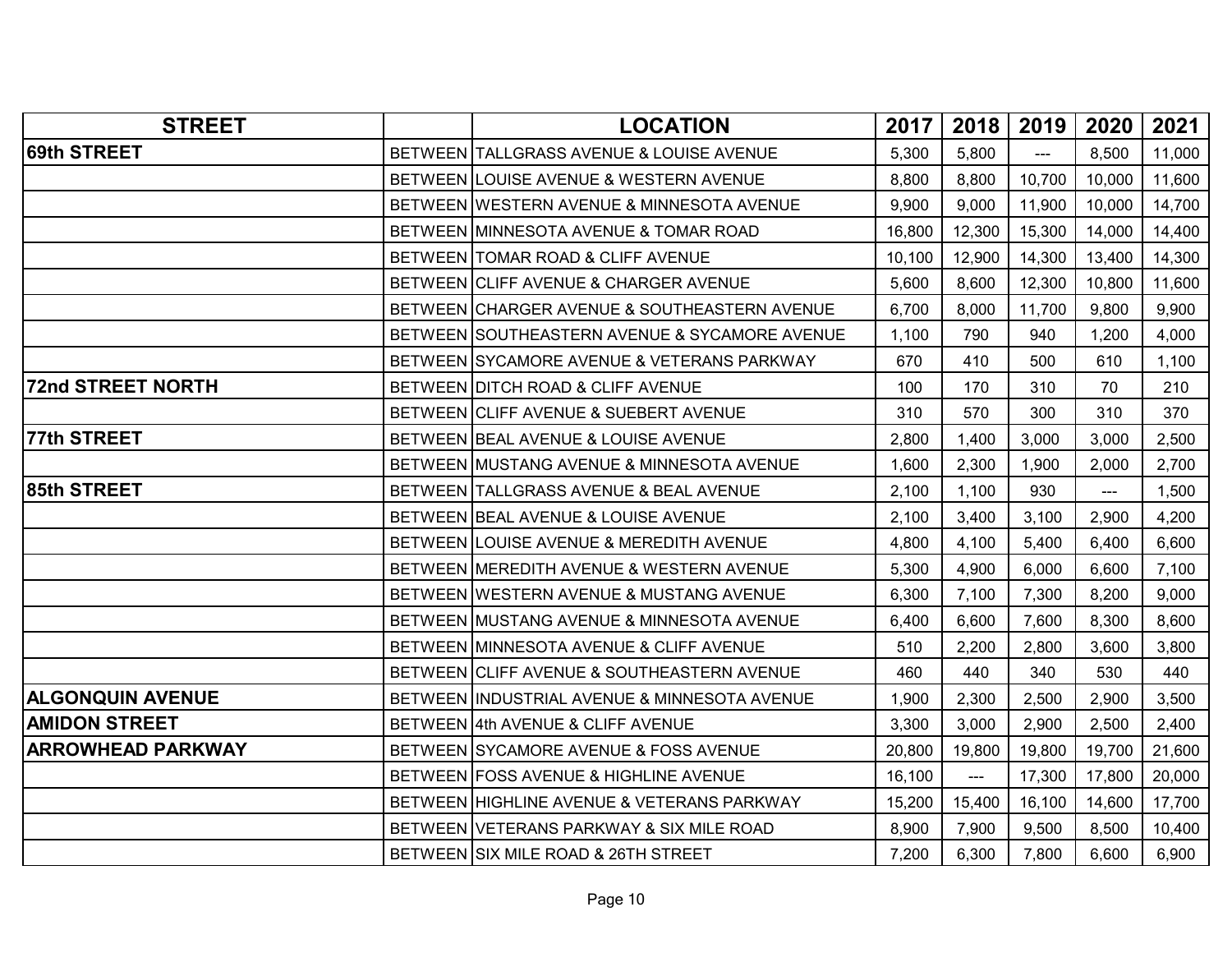| <b>STREET</b>            | <b>LOCATION</b>                          | 2017                | 2018   | 2019   | 2020   | 2021   |
|--------------------------|------------------------------------------|---------------------|--------|--------|--------|--------|
| <b>ARROWHEAD PARKWAY</b> | BETWEEN 26TH STREET & 481st AVENUE       | 9,600               | 10,900 | 9,400  | 9,000  | 12,400 |
| <b>BAHNSON AVENUE</b>    | BETWEEN 34th STREET NORTH & RICE STREET  | 280                 | 320    | 810    | 900    | 790    |
|                          | BETWEEN MADISON STREET & 3rd STREET      | 1,100               | 820    | 1,100  | 870    | 1,200  |
|                          | BETWEEN 3rd STREET & 6th STREET          | 2,000               | 1,700  | 1,800  | 1,900  | 2,500  |
|                          | BETWEEN 10th STREET & 12th STREET        | 2,400               | 2,800  | 3,800  | 3,500  | 3,200  |
|                          | BETWEEN 12th STREET & 18th STREET        | 2,600               | 3,000  | 4,500  | 3,800  | 3,800  |
|                          | BETWEEN 18th STREET & 26th STREET        | 3,000               | 4,000  | 5,300  | 4,700  | 4,500  |
|                          | BETWEEN 26th STREET & 33rd STREET        | 4,200               | 5,300  | 8,000  | 6,500  | 7,000  |
|                          | BETWEEN 33rd STREET & 41st STREET        | 4,100               | 4,300  | 7,800  | 5,700  | 5,200  |
|                          | BETWEEN 41st STREET & 49th STREET        | 5,200               | 5,000  | 7,400  | 5,100  | 5,700  |
|                          | BETWEEN 49th STREET & 57th STREET        | 3,900               | 6,600  | 2,800  | 4,200  | 4,100  |
| <b>BENSON ROAD</b>       | BETWEEN ELLIS ROAD & LA MESA DRIVE       | $\qquad \qquad - -$ | 80     | 60     | 70     | 70     |
|                          | BETWEEN LA MESA DRIVE & MARION ROAD      | 100                 | 120    | 80     | 120    | 160    |
|                          | BETWEEN MARION ROAD & CAREER AVENUE      | 2,900               | 2,500  | 3,000  | 1,900  | 3,700  |
|                          | BETWEEN CAREER AVENUE & I-29             | 6,300               | 7,900  | 8,100  | 7,000  | 7,100  |
|                          | BETWEEN I-29 & WESTPORT AVENUE           | 3,300               | 3,200  | 2,100  | 5,400  | 5,800  |
|                          | BETWEEN MINNESOTA AVENUE & 4th AVENUE    | 8,500               | 9,300  | 8,500  | 7,700  | 7,900  |
|                          | BETWEEN 4th AVENUE & CLIFF AVENUE        | 13,200              | 13,200 | 12,300 | 8,200  | 10,600 |
|                          | BETWEEN CLIFF AVENUE & LEWIS AVENUE      | 12,200              | 11,600 | 13,100 | 11,300 | 11,600 |
|                          | BETWEEN LEWIS AVENUE & I-229             | 14,900              | 14,100 | 14,300 | 10,900 | 8,400  |
|                          | BETWEEN II-229 & BAHNSON AVENUE          | 1,000               | 1,100  | 1,000  | 990    | 1,000  |
| <b>BITTERROOT STREET</b> | BETWEEN LOUISE AVENUE & MEREDITH AVENUE  | 1,200               | 980    | 980    | 1,500  | 1,600  |
|                          | BETWEEN MEREDITH AVENUE & WESTERN AVENUE | 1,600               | 1,700  | 1,800  | 2,400  | 2,700  |
| <b>BURNSIDE STREET</b>   | BETWEEN MADISON STREET & WESTERN AVENUE  | 5,800               | 5,200  | 5,000  | 5,400  | 5,300  |
|                          | BETWEEN WESTERN AVENUE & WEST AVENUE     | 5,700               | 4,600  | 5,300  | 5,100  | 5,200  |
| <b>CAREER AVENUE</b>     | BETWEEN 60TH STREET NORTH & BENSON ROAD  | 900                 | 1,200  | 950    | 930    | 1,300  |
|                          | BETWEEN BENSON ROAD & MAPLE STREET       | 2,400               | 3,000  | 3,000  | 3,200  | 3,000  |
|                          | BETWEEN MAPLE STREET & TERRY AVENUE      | 1,500               | 1,500  | 1,200  | 2,400  | 2,200  |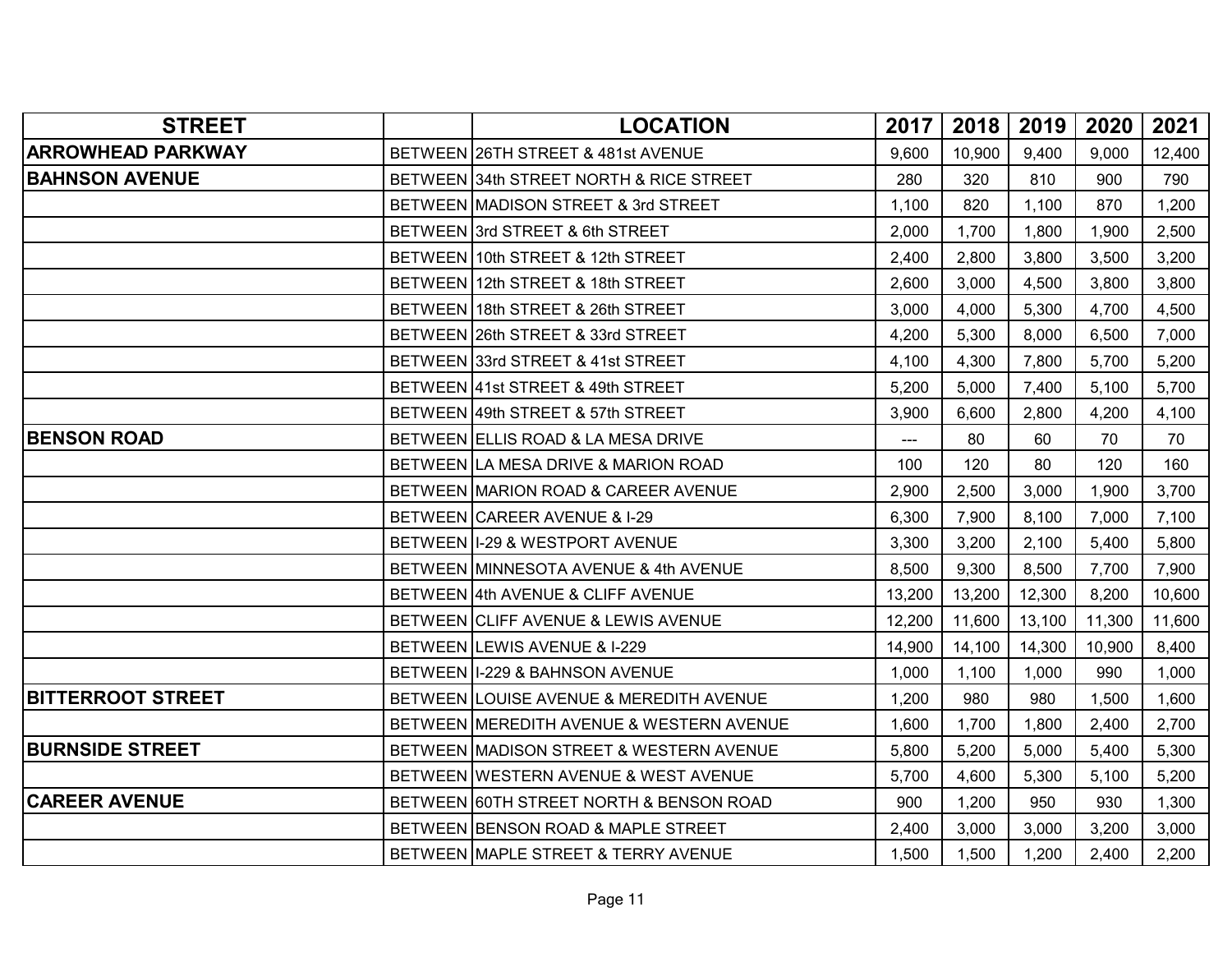| <b>STREET</b>           | <b>LOCATION</b>                                 | 2017   | 2018   | 2019   | 2020           | 2021   |
|-------------------------|-------------------------------------------------|--------|--------|--------|----------------|--------|
| <b>CHAMBERS STREET</b>  | BETWEEN 4th AVENUE & CLIFF AVENUE               | 4,400  | 4,100  | 4,100  | 3,200          | 3,500  |
| <b>CLEVELAND AVENUE</b> | BETWEEN RICE STREET & 6th STREET                | 7,800  | 7,200  | 6,900  | 7,000          | 6,100  |
|                         | BETWEEN 6th STREET & 10th STREET                | 10,200 | 10,200 | 10,000 | 11,000         | 11,200 |
|                         | BETWEEN 10th STREET & 12th STREET               | 7,300  | 7,100  | 8,500  | 7,200          | 6,600  |
|                         | BETWEEN 12th STREET & 18th STREET               | 7,100  | 6,400  | 8,100  | 7,200          | 6,200  |
|                         | BETWEEN 18th STREET & 26th STREET               | 5,400  | 5,400  | 7,600  | 8,400          | 5,500  |
| <b>CLIFF AVENUE</b>     | BETWEEN 74th STREET NORTH & 72nd STREET NORTH   | 6,700  | 6,100  | 7,500  | 6,000          | 4,200  |
|                         | BETWEEN 72nd STREET NORTH & DIKE PLACE          | 7,700  | 7,800  | 9,900  | 6,300          | 7,800  |
|                         | BETWEEN DIKE PLACE & I-90 INTERCHANGE           | 9,300  | 10,000 | 10,200 | 11,200         | 9,500  |
|                         | BETWEEN II-90 INTERCHANGE & 60th STREET NORTH   | 16,700 | 12,900 | 22,600 | 18,600         | 20,700 |
|                         | BETWEEN 60th STREET NORTH & 54th STREET NORTH   | 13,500 | 14,800 | 15,300 | 13,700         | 13,700 |
|                         | BETWEEN 54th STREET NORTH & BENSON ROAD         | 10,200 | 12,500 | 15,700 | 14,000         | 13,400 |
|                         | BETWEEN BENSON ROAD & 34th STEET NORTH          | 12,500 | 11,600 | 12,700 | 10,900         | 9,700  |
|                         | BETWEEN 34th STREET NORTH & RICE STREET         | 12,500 | 13,200 | 19,500 | 14,000         | 14,600 |
|                         | BETWEEN RICE STREET & 3rd STREET                | 14,300 | 15,100 | 15,800 | 12,900         | 14,100 |
|                         | BETWEEN 3rd STREET & 6th STREET                 | 15,000 | 15,000 | 17,100 | 13,400         | 14,600 |
|                         | BETWEEN 6th STREET & 8th STREET                 | 14,600 | 16,300 | 17,500 | 15,500         | 15,200 |
|                         | BETWEEN 8th STREET & 10th STREET                | 16,100 | 17,000 | 17,700 | 14,500         | 16,300 |
|                         | BETWEEN 10th STREET & 12th STREET               | 15,000 | 15,900 | 16,700 | 18,000         | 18,300 |
|                         | BETWEEN 12th STREET & 14th STREET               | 14,700 | 18,200 | 19,100 | $\overline{a}$ | 17,900 |
|                         | BETWEEN 14th STREET & 17th STREET               | 13,200 | 14,000 | 16,800 | 18,600         | 14,200 |
|                         | BETWEEN 17th STREET & 26th STREET               | 12,600 | 12,100 | 17,400 | 15,100         | 12,300 |
|                         | BETWEEN 26th STREET & 33rd STREET               | 13,900 | 10,900 | 19,000 | 15,400         | 16,000 |
|                         | BETWEEN 33rd STREET & I-229 NORTH RAMPS         | 19,800 | 13,600 | 21,600 | 23,000         | 18,400 |
|                         | BETWEEN   1-229 NORTH RAMPS & 1-229 SOUTH RAMPS | 20,500 | 21,400 | 24,200 | 28,000         | 23,200 |
|                         | BETWEEN II-229 SOUTH RAMPS & 49th STREET        | 21,600 | 22,200 | 25,800 | 27,700         | 25,700 |
|                         | BETWEEN 49th STREET & TOMAR ROAD                | 14,800 | 18,000 | 16,800 | 16,500         | 19,200 |
|                         | BETWEEN TOMAR ROAD & 57th STREET                | 14,800 | 15,600 | 15,600 | 15,800         | 17,800 |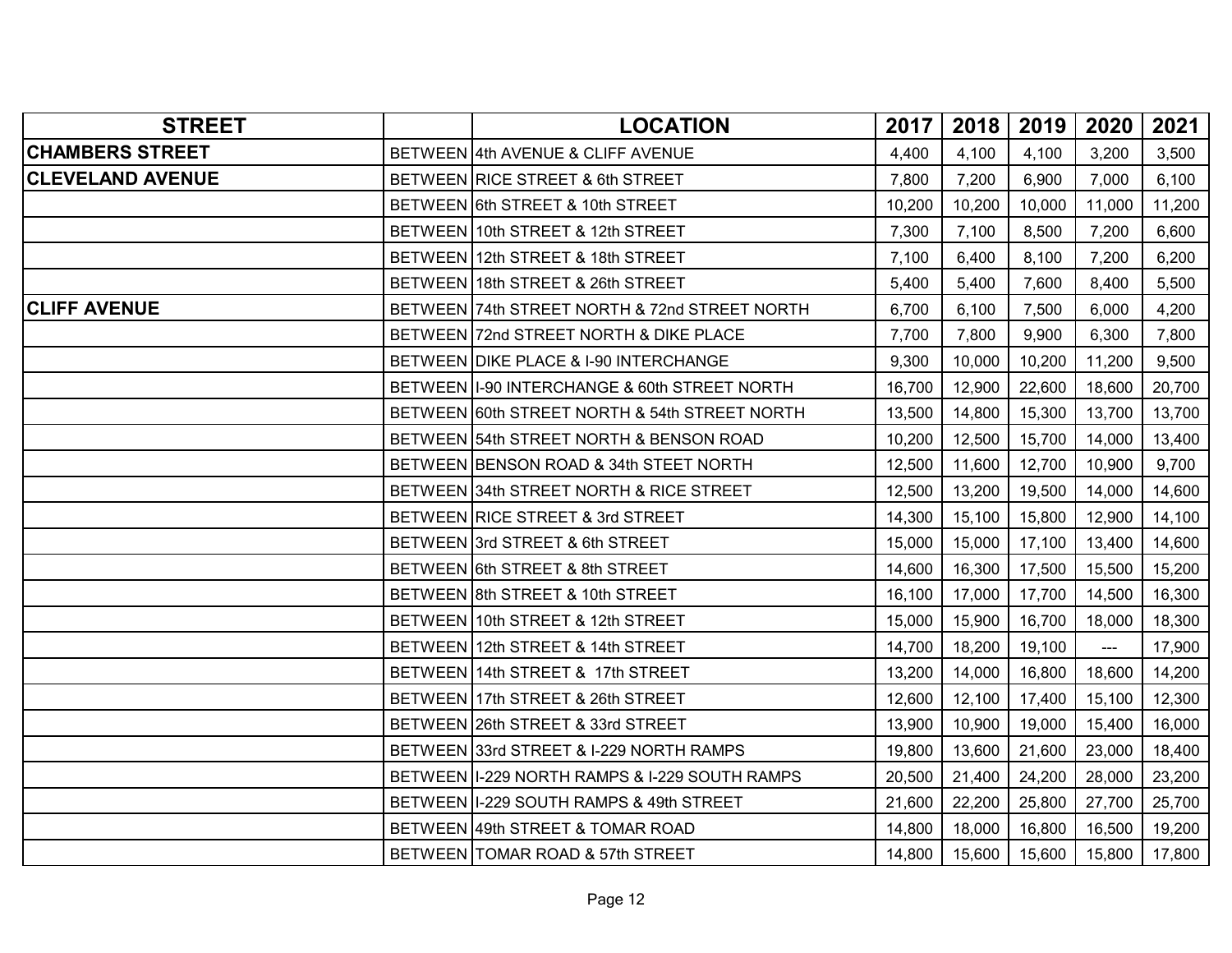| <b>STREET</b>           | <b>LOCATION</b>                           | 2017   | 2018   | 2019   | 2020   | 2021   |
|-------------------------|-------------------------------------------|--------|--------|--------|--------|--------|
| <b>CLIFF AVENUE</b>     | BETWEEN 57th STREET & 69th STREET         | 13,800 | 12,300 | 14,100 | 16,200 | 17,800 |
|                         | BETWEEN 69th STREET & 77th STREET         | 9,100  | 10,700 | 11,000 | 12,100 | 12,700 |
|                         | BETWEEN 77th STREET & 85th STREET         | 8,100  | 9,000  | 10,300 | 10,600 | 11,100 |
|                         | BETWEEN 85th STREET & SOUTH CITY LIMITS   | 6,900  | 7,300  | 8,800  | 8,200  | 8,000  |
| <b>CONNIE AVENUE</b>    | BETWEEN 69th STREET & 74th STREET         | 1,800  | 2,000  | 1,300  | 2,000  | 2,400  |
| <b>DAKOTA AVENUE</b>    | BETWEEN 6th STREET & 8th STREET           | ---    | 2,100  | 1,900  | 1,900  | 1,600  |
|                         | BETWEEN 8th STREET & 9th STREET           | 1,900  | 1,700  | 2,100  | 1,600  | 1,700  |
|                         | BETWEEN 9th STREET & 10th STREET          | 2,000  | 2,700  | 2,100  | 1,400  | 1,700  |
|                         | BETWEEN 10th STREET & 11th STREET         | 2,100  | 2,300  | 2,100  | 1,600  | 1,700  |
| <b>DARDANELLA ROAD</b>  | BETWEEN CHRISTOPHER AVENUE & MARION ROAD  | 2,700  | 3,400  | 2,200  | 1,500  | 2,900  |
| <b>DISCOVERY AVENUE</b> | BETWEEN 12th STREET & STONEY CREEK STREET | 590    | 770    | 1,100  | 590    | 630    |
|                         | BETWEEN 22nd STREET & 26th STREET         | 690    | 2,200  | 1,000  | 850    | 900    |
| <b>EBENEZER AVENUE</b>  | BETWEEN MADISON STREET & 12th STREET      | 2,300  | 2,000  | 2,100  | 2,600  | 2,200  |
|                         | BETWEEN 12th STREET & 18th STREET         | 2,300  | 2,500  | 2,300  | 2,600  | 2,800  |
|                         | BETWEEN 18th STREET & 26th STREET         | 850    | 690    | 630    | 610    | 950    |
| <b>ELLIS ROAD</b>       | BETWEEN 60th STREET NORTH & BENSON ROAD   | 2,600  | 2,100  | 1,600  | 2,600  | 3,000  |
|                         | BETWEEN BENSON ROAD & MAPLE STREET        | 2,700  | 2,000  | 1,600  | 2,600  | 2,900  |
|                         | BETWEEN MAPLE STREET & MADISON STREET     | 3,100  | 2,700  | 1,800  | 3,300  | 3,400  |
|                         | BETWEEN MADISON STREET & 12th STREET      | 3,400  | 3,300  | 2,400  | 4,500  | 4,700  |
|                         | BETWEEN 12th STREET & 22nd STREET         | 5,400  | 5,100  | 5,200  | 6,100  | 7,900  |
|                         | BETWEEN 22nd STREET & 26th STREET         | 6,000  | 5,600  | 5,900  | 6,900  | 8,700  |
|                         | BETWEEN 26th STREET & 32nd STREET         | ---    | 6,200  | 6,500  | 6,800  | 8,400  |
|                         | BETWEEN 32nd STREET & 41st STREET         | 6,000  | 7,900  | 8,200  | 8,700  | 10,300 |
|                         | BETWEEN 41st STREET & 57th STREET         | 5,400  | 4,200  | 4,900  | 6,200  | 6,200  |
|                         | BETWEEN 57th STREET & 69th STREET         | 4,600  | 4,500  | 4,600  | 5,200  | 5,700  |
|                         | BETWEEN 69th STREET & 85th STREET         | 4,700  | 4,400  | 4,600  | 5,600  | 5,600  |
| <b>FOSS AVENUE</b>      | BETWEEN 6th STREET & ARROWHEAD PARKWAY    | 3,500  | 1,900  | 4,100  | 3,900  | 7,200  |
|                         | BETWEEN ARROWHEAD PARKWAY & 18th STREET   | 7,700  | 6,400  | 10,900 | 6,700  | 5,100  |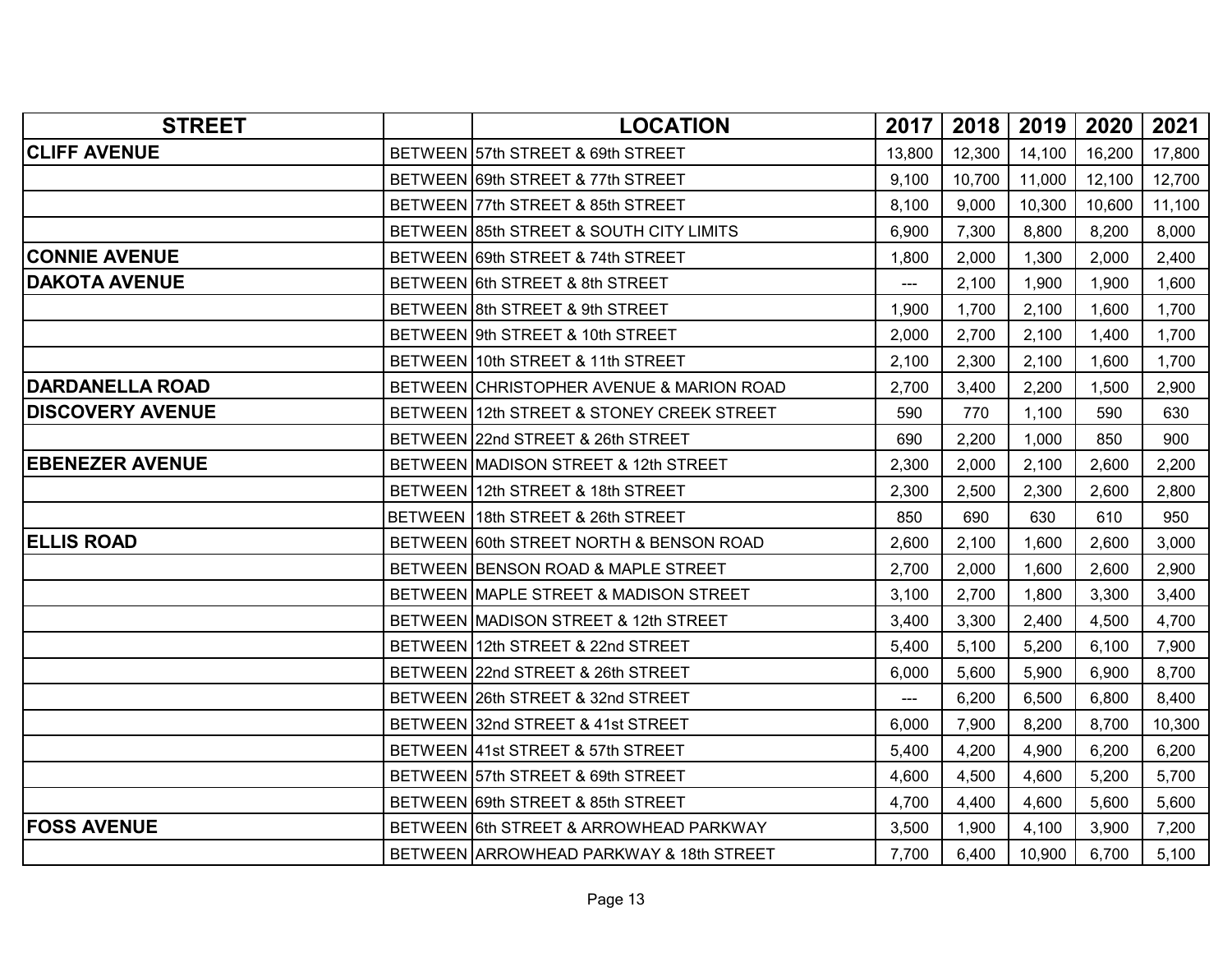| <b>STREET</b>              | <b>LOCATION</b>                               | 2017                | 2018                   | 2019  | 2020  | 2021  |
|----------------------------|-----------------------------------------------|---------------------|------------------------|-------|-------|-------|
| <b>FOURTH AVENUE</b>       | BETWEEN 60th STREET NORTH & 54th STREET NORTH | 6,200               | 5,300                  | 2,900 | 2,100 | 3,700 |
|                            | BETWEEN 54th STREET NORTH & BENSON ROAD       | 7,000               | 4,900                  | 5,900 | 4,400 | 5,500 |
|                            | BETWEEN BENSON ROAD & PRESENTATION STREET     | 6,300               | 5,300                  | 6,200 | 3,500 | 3,400 |
|                            | BETWEEN PRESENTATION STREET & NORTH DRIVE     | 7,800               | 7,400                  | 5,900 | 5,300 | 5,900 |
| <b>GALWAY AVENUE</b>       | BETWEEN 53rd STREET & 57th STREET             | 660                 | 690                    | 640   | 690   | 810   |
|                            | BETWEEN 57th STREET & 61st STREET             | 2.800               | 2,800                  | 3,000 | 2,700 | 3,500 |
| <b>GRANGE AVENUE</b>       | BETWEEN 8th STREET & 10th STREET              | 1,900               | 2,000                  | 1,900 | 1,900 | 1,600 |
|                            | BETWEEN 10th STREET & 12th STREET             | 1,800               | 2,100                  | 2,200 | 2,100 | 1,800 |
|                            | BETWEEN 12th STREET & 18th STREET             | 4,800               | 5,600                  | 6,000 | 5,100 | 5,800 |
|                            | BETWEEN 18th STREET & 22nd STREET             | 5,400               | 6,000                  | 5,500 | 5,300 | 5,600 |
|                            | BETWEEN 22nd STREET & 26th STREET             | 4,400               | 6,000                  | 4,600 | 4,100 | 4,700 |
|                            | BETWEEN 26th STREET & 33rd STREET             | 3,900               | 5,400                  | 3,700 | 3,100 | 4,400 |
|                            | BETWEEN 41st STREET & MINNESOTA AVENUE        | 4,100               | 4,200                  | 3,900 | 2,900 | 3,200 |
|                            | BETWEEN 77th STREET & 85th STREET             | 860                 | 840                    | 790   | 820   | 640   |
| <b>GRANITE LANE</b>        | BETWEEN GRANITE COURT & 60th STREET NORTH     | 5,000               | 6,800                  | 9,500 | 9,600 | 9,500 |
| <b>GRINNELL AVENUE</b>     | BETWEEN LEAH STREET & 32nd STREET             | 260                 | 800                    | 260   | 230   | 330   |
|                            | BETWEEN 32nd STREET & 41st STREET             | 1,200               | 2,200                  | 1,500 | 1,400 | 2,000 |
|                            | BETWEEN 53rd STREET & 57th STREET             | $\qquad \qquad - -$ | $\qquad \qquad \cdots$ | 730   | 500   | 730   |
| <b>HALL AVENUE</b>         | BETWEEN BENSON ROAD & 34th STREET NORTH       | 290                 | 200                    | 520   | 410   | 290   |
| <b>HEATHERRIDGE AVENUE</b> | BETWEEN 69th STREET & HIGHCROSS TRAIL         | 1,100               | 560                    | 420   | 1,000 | 940   |
| <b>HERMOSA DRIVE</b>       | BETWEEN 4th AVENUE & CLIFF AVENUE             | 1,200               | 1,600                  | 1,600 | 1,400 | 1,000 |
| <b>HIGHLINE AVENUE</b>     | BETWEEN 6th STREET & ARROWHEAD PARKWAY        | 4,300               | 3,800                  | 8,700 | 7,800 | 8,900 |
|                            | BETWEEN ARROWHEAD PARKWAY & 18TH STREET       | 3.800               | 3,800                  | 4,900 | 4,900 | 6,600 |
| <b>HOLBROOK AVENUE</b>     | BETWEEN 5th STREET & 9th STREET               | 480                 | 630                    | 450   | 450   | 550   |
|                            | BETWEEN 41st STREET & WEST ESSEX DRIVE        | 4,100               | 8,100                  | 4,500 | 3,700 | 4,300 |
|                            | BETWEEN WEST ESSEX DRIVE & 49th STREET        | 3,900               | 7,700                  | 4,300 | 3,600 | 4,500 |
|                            | BETWEEN 49th STREET & 57th STREET             | 2,400               | 3,600                  | 2,200 | 2,000 | 2,500 |
|                            | BETWEEN 57th STREET & 66th STREET             | 1,200               | 1,000                  | 700   | 860   | 2,500 |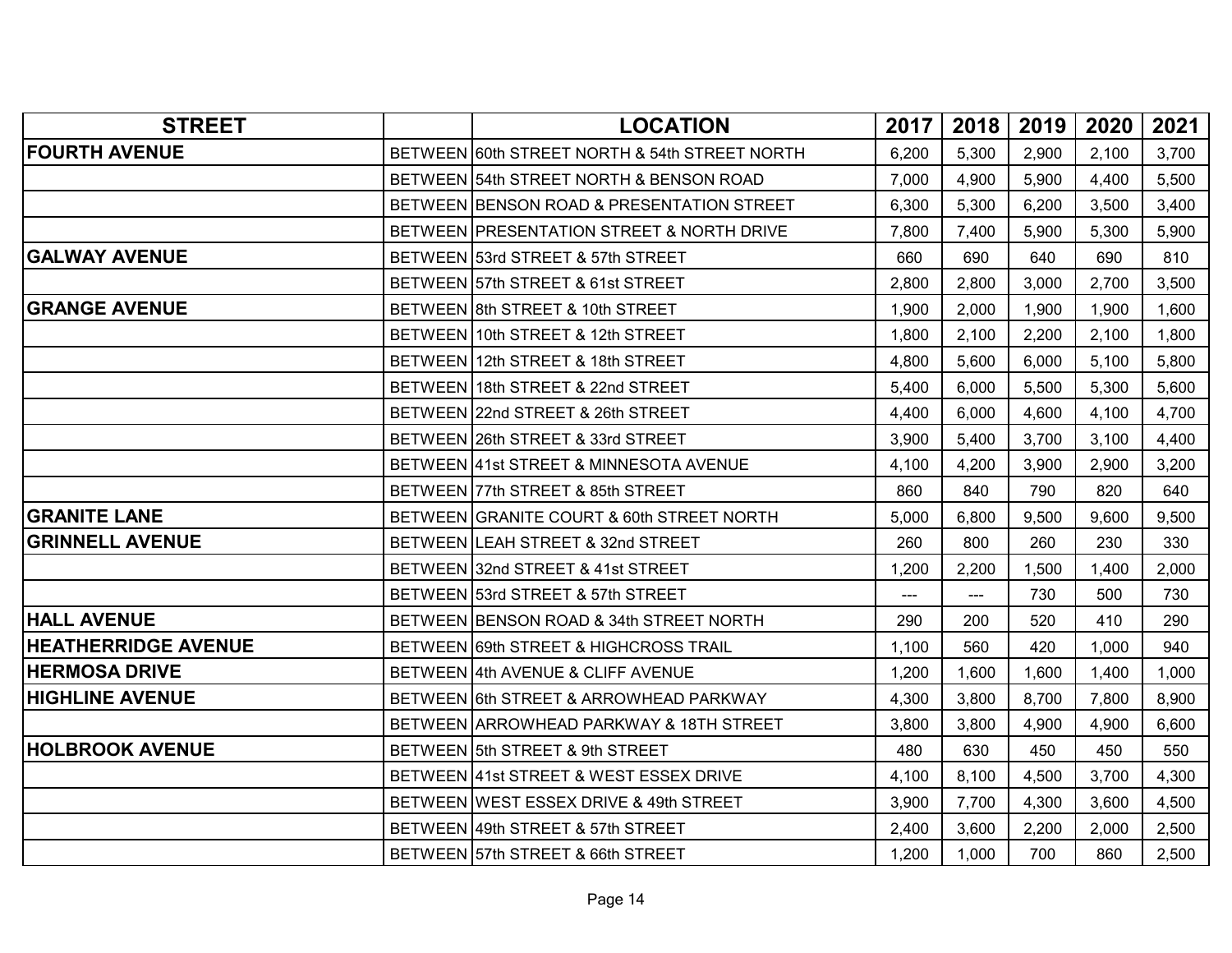| <b>STREET</b>            | <b>LOCATION</b>                                | 2017   | 2018   | 2019   | 2020   | 2021   |
|--------------------------|------------------------------------------------|--------|--------|--------|--------|--------|
| <b>HUGHES AVENUE</b>     | BETWEEN 74th STREET & 85th STREET              | 1,200  | 1,100  | 1,100  | 1,100  | 1,500  |
|                          | BETWEEN 85th STREET & 93rd STREET              | 1,400  | 720    | 470    | 920    | 980    |
| <b>INDUSTRIAL AVENUE</b> | BETWEEN ALGONQUIN STREET & RUSSELL STREET      | 3,000  | 2,700  | 2,400  | 2,100  | 3,000  |
| <b>INNOVATION STREET</b> | BETWEEN CAREER AVENUE & LOUISE AVENUE          | 770    | 680    | 920    | 650    | 760    |
| <b>KIWANIS AVENUE</b>    | BETWEEN 1-90 OVERPASS & 60th STREET NORTH      | 1,400  | 1,600  | 1,700  | 1,200  | 1,400  |
|                          | BETWEEN RUSSELL STREET & BROOKINGS STREET      | 7,700  | 9,300  | 8,300  | 7,400  | 6,000  |
|                          | BETWEEN BROOKINGS STREET & MADISON STREET      | 5,100  | 8,900  | 7,600  | 5,200  | 6,800  |
|                          | BETWEEN MADISON STREET & 10th STREET           | 9,800  | 11,700 | 11,800 | 10,600 | 12,200 |
|                          | BETWEEN 10th STREET & 12th STREET              | 12,000 | 11,400 | 12,400 | 10,900 | 9,800  |
|                          | BETWEEN 12th STREET & 18th STREET              | 16,400 | 18,100 | 18,400 | 16,000 | 22,800 |
|                          | BETWEEN 18th STREET & 22nd STREET              | 14,600 | 15,800 | 16,000 | 13,300 | 12,900 |
| <b>KIWANIS AVENUE</b>    | BETWEEN 22nd STREET & 26th STREET              | 14,700 | 14,300 | 15,900 | 14,400 | ---    |
|                          | BETWEEN 26th STREET & 33rd STREET              | 15,500 | 14,600 | 16,400 | 15,500 | 13,000 |
|                          | BETWEEN 33rd STREET & 41st STREET              | 17,000 | 14,700 | 16,500 | 19,400 | 15,400 |
|                          | BETWEEN 41st STREET & 49th STREET              | 7,700  | ---    | 9,500  | 8,100  | 8,300  |
| <b>LA MESA DRIVE</b>     | BETWEEN 60th STREET NORTH & BENSON ROAD        | $---$  | 120    | 70     | 100    | 100    |
|                          | BETWEEN BENSON ROAD & MAPLE STREET             | 130    | 140    | 90     | 190    | 130    |
|                          | BETWEEN MAPLE STREET & MADISON STREET          | 790    | 1,200  | 980    | 1,100  | 990    |
|                          | BETWEEN MADISON STREET & 12TH STREET           | 1,300  | 1,500  | 1,500  | 2,600  | 2,700  |
| <b>LA QUINTA STREET</b>  | BETWEEN WESTERN AVENUE & HEATHERRIDGE AVENUE   | 1,500  | 1,800  | 1,800  | 2,400  | 3,000  |
|                          | BETWEEN HEATHERRIDGE AVENUE & MINNESOTA AVENUE | 900    | 1,000  | 930    | 1,300  | 1,800  |
| <b>LEAH STREET</b>       | BETWEEN DISCOVERY AVENUE & SERTOMA AVENUE      | 1,000  | 770    | 770    | 1,100  | 1,100  |
| <b>LEWIS AVENUE</b>      | BETWEEN 60th STREET NORTH & 54th STREET NORTH  | 3,900  | 3,600  | ---    | 3,700  | 3,400  |
|                          | BETWEEN 54th STREET NORTH & BENSON ROAD        | 4,700  | 5,100  | 4,100  | 4,400  | 4,400  |
|                          | BETWEEN BENSON ROAD & 34th STREET NORTH        | 1,900  | 1,700  | $---$  | 2,000  | 3,600  |
|                          | BETWEEN 49th STREET & 57th STREET              | 1,300  | 980    | 1,500  | 1,400  | 1,400  |
|                          | BETWEEN 57th STREET & 63rd STREET              | 1,500  | 600    | 1,500  | 1,200  | 1,900  |
| <b>LOTTA STREET</b>      | BETWEEN MINNESOTA AVENUE & PHILLIPS AVENUE     | 2,000  | 2,000  | 1,900  | 1,800  | 2,000  |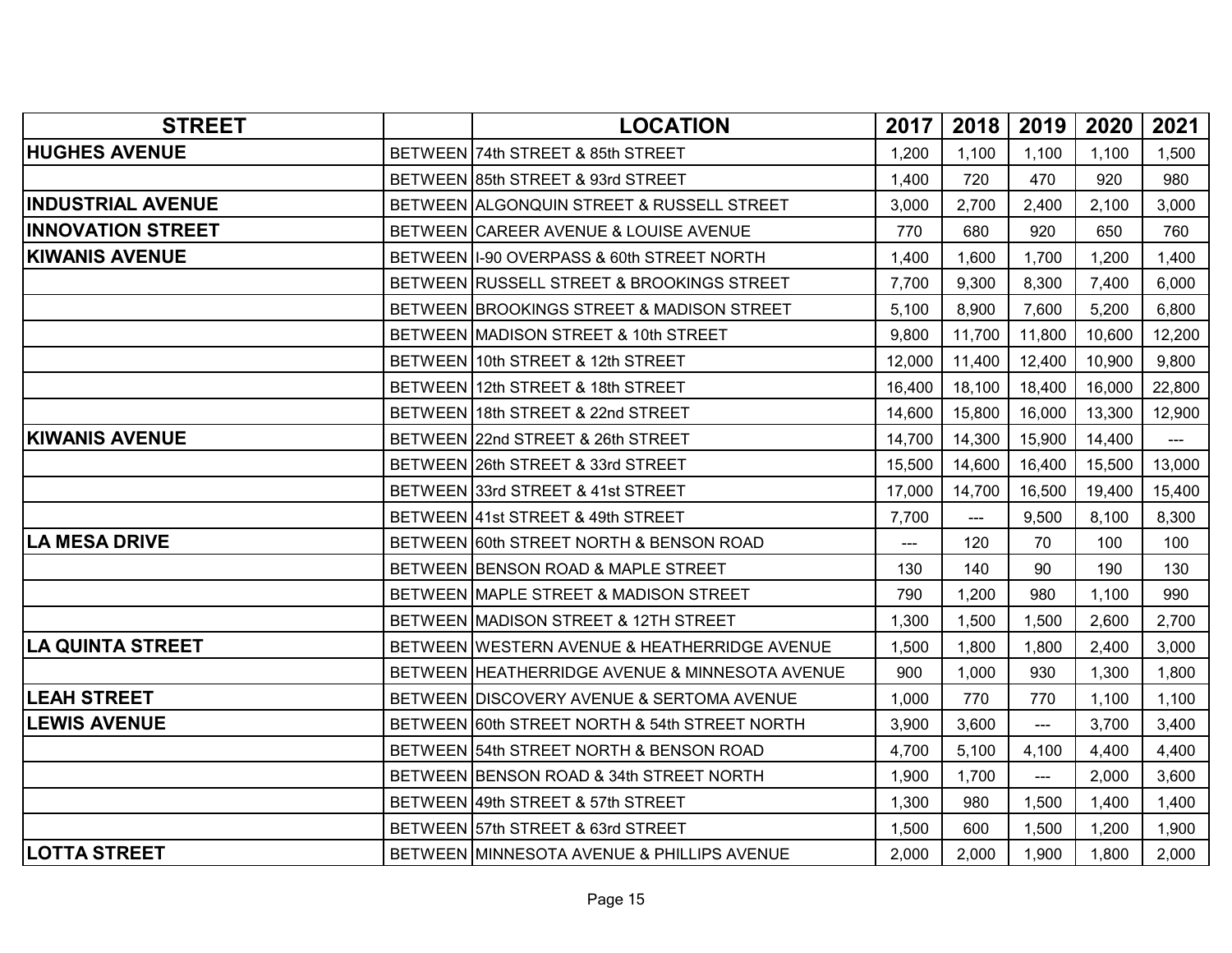| <b>STREET</b>         | <b>LOCATION</b>                               | 2017   | 2018   | 2019   | 2020   | 2021   |
|-----------------------|-----------------------------------------------|--------|--------|--------|--------|--------|
| <b>LOUISE AVENUE</b>  | BETWEEN RUSSELL STREET & MADISON STREET       | 2,800  | 2,400  | 3,000  | 3,300  | 3,900  |
|                       | BETWEEN SHIRLEY AVENUE & 34th STREET          | 16,900 | 15,400 | 15,900 | 13,900 | 17,500 |
|                       | BETWEEN 34th STREET & 41st STREET             | 18,900 | 20,200 | 21,800 | 19,500 | 21,500 |
|                       | BETWEEN 41st STREET & MALL SIGNAL             | 21,600 | 21,400 | 25,100 | 23,100 | 23,300 |
|                       | BETWEEN MALL SIGNAL & 49th STREET             | 21,500 | 22,700 | 26,000 | 21,900 | 23,300 |
|                       | BETWEEN 49th STREET & 57th STREET             | 19,400 | 20,800 | 23,900 | 20,100 | 20,200 |
|                       | BETWEEN 57th STREET & 59th STREET             | 25,300 | 26,700 | 28,200 | 25,500 | 37,600 |
|                       | BETWEEN 59th STREET & I-229 NORTH RAMP        | 28,400 | 29,300 | 31,400 | 31,000 | 27,000 |
|                       | BETWEEN   1-229 NORTH RAMP & 1-229 SOUTH RAMP | 21,800 | 25,300 | 27,500 | 25,700 | 24,800 |
|                       | BETWEEN   1-229 SOUTH RAMP & AVERA DRIVE      | 35,400 | 28,900 | 31,800 | 33,700 | 29,600 |
|                       | BETWEEN AVERA DRIVE & 69th STREET             | 25,900 | 30,100 | 29,800 | 29,900 | 30,600 |
| <b>LOUISE AVENUE</b>  | BETWEEN 69th STREET & 74th STREET             | 23,500 | 20,500 | 22,300 | 22,500 | 20,100 |
|                       | BETWEEN 74th STREET & 77th STREET             | 24,700 | 18,500 | 19,800 | 20,400 | 18,800 |
|                       | BETWEEN 77th STREET & 85th STREET             | 14,500 | 19,100 | 14,500 | 16,700 | 14,700 |
|                       | BETWEEN 85th STREET & 271st STREET            | 10,200 | 6,500  | 7,200  | 11,500 | 10,500 |
| <b>MADISON STREET</b> | BETWEEN ELLIS ROAD & LA MESA DRIVE            | 320    | 180    | 120    | 230    | 260    |
|                       | BETWEEN LA MESA DRIVE & VALLEY VIEW ROAD      | 1,000  | 770    | 1,100  | 1,600  | 1,400  |
|                       | BETWEEN VALLEY VIEW ROAD & MARION ROAD        | 1,400  | 1,400  | 2,000  | 2,500  | 2,800  |
|                       | BETWEEN MARION ROAD & TERRY AVENUE            | 7,200  | 6,100  | 6,700  | 6,000  | 5,200  |
|                       | BETWEEN TERRY AVENUE & I-29                   | 10,200 | 8,800  | 8,600  | 8,900  | 9,200  |
|                       | BETWEEN 1-29 & LYONS BOULEVARD                | 11,600 | 11,100 | 12,800 | 12,100 | 12,300 |
|                       | BETWEEN LYONS BOULEVARD & LOUISE AVENUE       | 12,400 | 12,200 | 13,100 | 13,500 | 13,300 |
|                       | BETWEEN LOUISE AVENUE & KIWANIS AVENUE        | 10,500 | 10,000 | 9,800  | 10,600 | 10,200 |
|                       | BETWEEN KIWANIS AVENUE & BURNSIDE STREET      | 9,500  | 8,000  | 7,400  | 7,400  | 8,100  |
|                       | BETWEEN BURNSIDE STREET & WESTERN AVENUE      | 3,900  | 2,800  | 3,000  | 3,000  | 3,200  |
|                       | BETWEEN SYCAMORE AVENUE & DUBUQUE AVENUE      | 3,500  | 4,200  | 3,900  | 3,900  | 3,700  |
|                       | BETWEEN DUBUQUE AVENUE & VETERANS PARKWAY     | 3,000  | 3,400  | 3,500  | 3,600  | 3,500  |
|                       | BETWEEN VETERANS PARKWAY & SIX MILE ROAD      | 5,700  | 4,400  | 4,300  | 5,100  | 4,900  |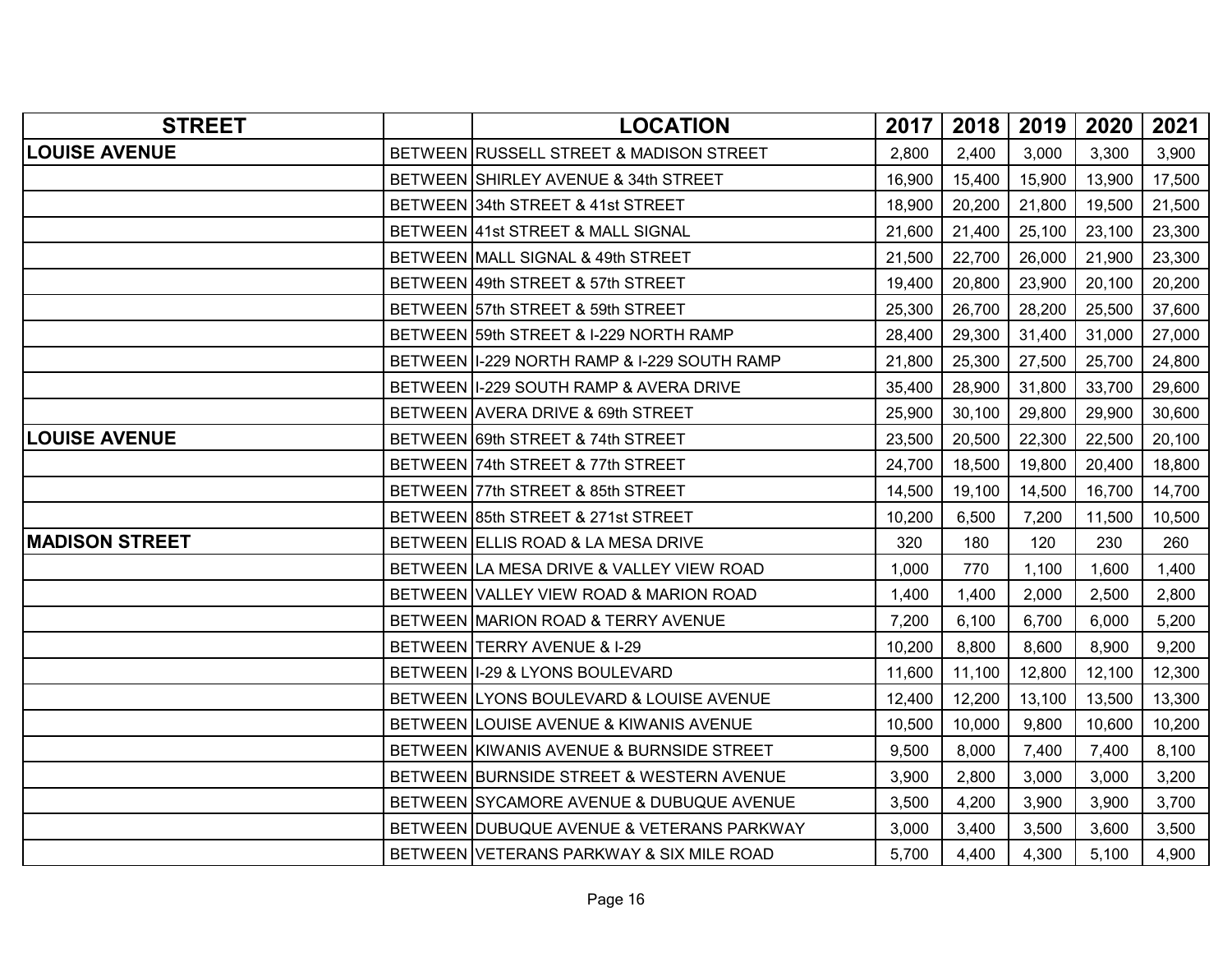| <b>STREET</b>         | <b>LOCATION</b>                            | 2017           | 2018                  | 2019   | 2020   | 2021   |
|-----------------------|--------------------------------------------|----------------|-----------------------|--------|--------|--------|
| <b>MADISON STREET</b> | BETWEEN SIX MILE ROAD & OLDE WAGON ROAD    | 4,300          | 4,000                 | 4,600  | 4,500  | 4,300  |
| <b>MAIN AVENUE</b>    | BETWEEN NORTH DRIVE & 6th STREET           | 2,700          | 2,700                 | 2,300  | 2,300  | 2,800  |
|                       | BETWEEN 6th STREET & 8th STREET            | 2,800          | 3,100                 | 2,600  | 1,800  | 2,000  |
|                       | BETWEEN 8th STREET & 9th STREET            | 2,900          | 4,000                 | 3,200  | 2,000  | 2,400  |
|                       | BETWEEN 9th STREET & 10th STREET           | 2,700          | 4,800                 | 2,800  | 2,300  | 1,800  |
|                       | BETWEEN 10th STREET & 11th STREET          | 2,900          | 5,200                 | 2,700  | 2,300  | 2,800  |
|                       | BETWEEN 11th STREET & 12th STREET          | 2,700          | 3,600                 | 2,500  | 2,200  | 2,400  |
|                       | BETWEEN 12th STREET & 14th STREET          | 2,000          | 3,200                 | 3,400  | 1,900  | 2,200  |
|                       | BETWEEN 14th STREET & 17th STREET          | $\overline{a}$ | 1,000                 | 560    | 570    | 1,200  |
| <b>MAPLE STREET</b>   | BETWEEN ELLIS ROAD & LA MESA DRIVE         | 1,800          | 2,600                 | 1,400  | 2,200  | 1,900  |
|                       | BETWEEN LA MESA DRIVE & MARION ROAD        | 2,000          | 2,200                 | 2,500  | 2,700  | 3,700  |
| <b>MAPLE STREET</b>   | BETWEEN MARION ROAD & CAREER AVENUE        | 3,900          | 4,900                 | 5,700  | 4,300  | 5,200  |
|                       | BETWEEN CAREER AVENUE & I-29 WEST RAMPS    | 4,100          | 10,100                | 6,700  | 7,500  | 10,700 |
|                       | BETWEEN II-29 WEST RAMPS & I-29 EAST RAMPS | 12,900         | 11,700                | 14,900 | 12,200 | 14,300 |
|                       | BETWEEN RUSSELL STREET & WESTPORT AVENUE   | 2,600          | 2,300                 | 2,100  | 2,400  | 2,300  |
|                       | BETWEEN VETERANS PARKWAY & SIX MILE ROAD   | 350            | 190                   | 260    | 180    | 170    |
|                       | BETWEEN SIX MILE ROAD & OAK ROAD           | 630            | 830                   | 610    | 610    | 660    |
| <b>MARION ROAD</b>    | BETWEEN I-90 & 60th STREET NORTH           | 3,000          | 4,900                 | 4,000  | 3,500  | 4,400  |
|                       | BETWEEN 60th STREET NORTH & BENSON ROAD    | 4,100          | 4,300                 | 4,800  | 4,200  | 5,000  |
|                       | BETWEEN BENSON ROAD & MAPLE STREET         | 3,700          | 4,100                 | 4,500  | 3,700  | 4,400  |
|                       | BETWEEN MAPLE STREET & MADISON STREET      | 4,500          | 5,100                 | 5,500  | 4,000  | 5,100  |
|                       | BETWEEN MADISON STREET & 5th STREET        | 7,600          | 8,400                 | 8,300  | 8,200  | 7,200  |
|                       | BETWEEN 5th STREET & 12th STREET           | 8,500          | 12,300                | 11,900 | 10,100 | 13,100 |
|                       | BETWEEN 12th STREET & DARDANELLA ROAD      | 7,600          | 7,500                 | 13,700 | 12,200 | 12,900 |
|                       | BETWEEN DARDANELLA ROAD & 26th STREET      | 15,600         | $\scriptstyle \cdots$ | 17,000 | 14,700 | 16,600 |
|                       | BETWEEN 26th STREET & 32nd STREET          | 13,000         | 13,300                | 10,800 | 10,900 | 12,400 |
|                       | BETWEEN 32nd STREET & 41st STREET          | 13,200         | 12,100                | 14,200 | 12,900 | 11,400 |
|                       | BETWEEN 41st STREET & 49th STREET          | 14,300         | 14,200                | 14,100 | 13,200 | 11,400 |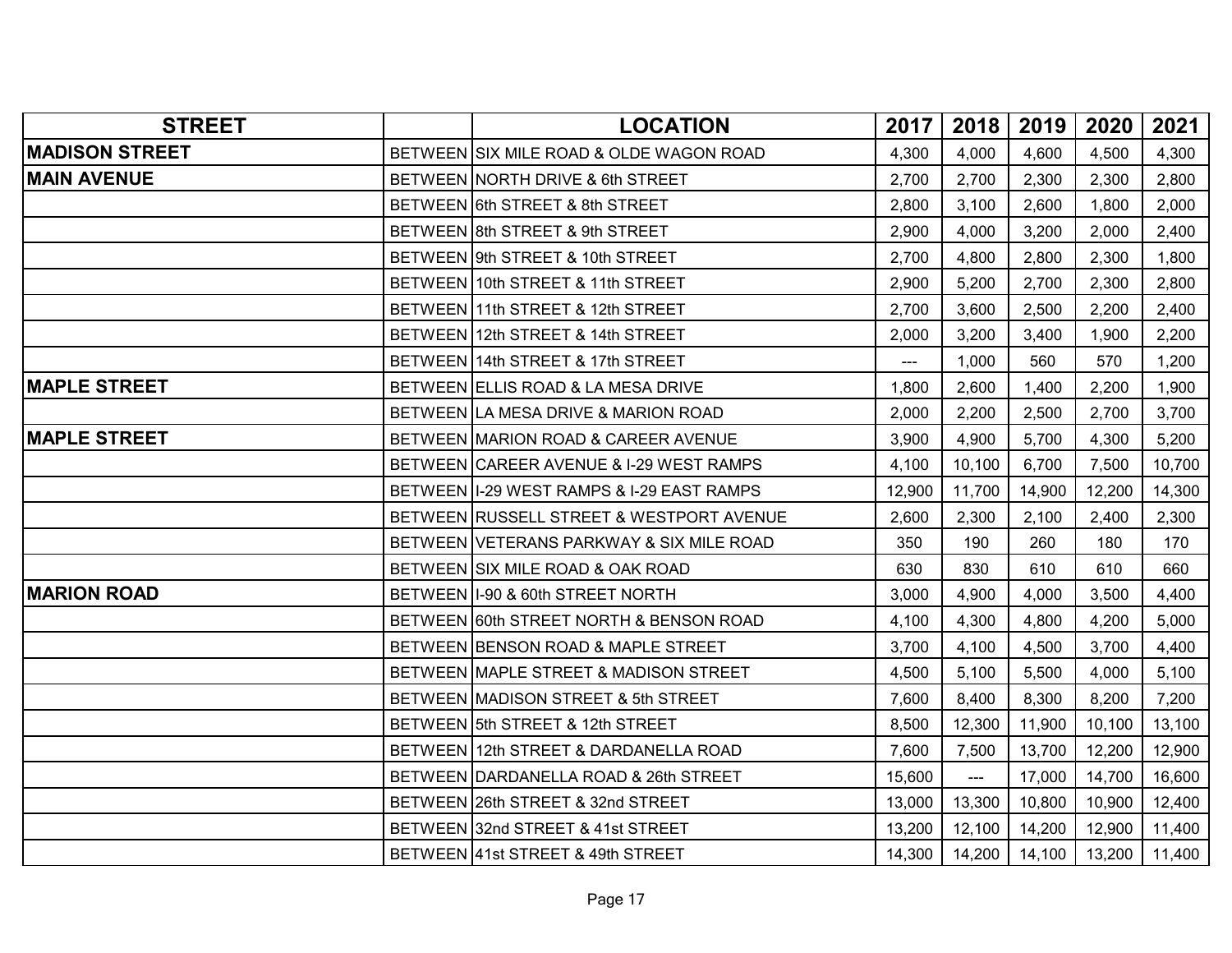| <b>STREET</b>           | <b>LOCATION</b>                                 | 2017   | 2018                      | $2019$ | 2020                                   | 2021   |
|-------------------------|-------------------------------------------------|--------|---------------------------|--------|----------------------------------------|--------|
| <b>MARION ROAD</b>      | BETWEEN 49th STREET & 57th STREET               | 14,900 | 13,700                    | 14,600 | 11,700                                 | 10,300 |
|                         | BETWEEN 57th STREET & BAKKER PARK DRIVE         | 2,500  | 3,600                     | 2,400  | 3,900                                  | 3,200  |
| <b>MINNESOTA AVENUE</b> | BETWEEN 60th STREET NORTH & BENSON ROAD         | 7,800  | 6,700                     | 7,000  | 6,100                                  | 5,900  |
|                         | BETWEEN BENSON ROAD & ALGONQUIN STREET          | 12,200 | 12,500                    | 11,700 | 10,600                                 | 11,000 |
|                         | BETWEEN ALGONQUIN STREET & RUSSELL STREET       | 11,700 | 12,400                    | 12,400 | 11,200                                 | 11,700 |
|                         | BETWEEN RUSSELL STREET & 2nd STREET             | 13,800 | 13,500                    | 13,400 | 9,300                                  | 9,500  |
|                         | BETWEEN 2nd STREET & 6th STREET                 | 17,800 | $\overline{a}$            | 16,500 | 10,500                                 | 9,600  |
|                         | BETWEEN 6th STREET & 8th STREET                 | 18,700 | 14,700                    | 19,400 | 15,300                                 | 17,000 |
|                         | BETWEEN 8th STREET & 9th STREET                 | 20,700 | 17,000                    | 18,300 | 16,700                                 | 18,700 |
|                         | BETWEEN 9th STREET & 10th STREET                | 20,600 | 16,500                    | 16,800 | 16,800                                 | 14,500 |
|                         | BETWEEN 10th STREET & 11th STREET               | 22,200 | ---                       | 17,700 | 21,500                                 | 20,700 |
| <b>MINNESOTA AVENUE</b> | BETWEEN 11th STREET & 12th STREET               | 23,000 | $---$                     | 22,700 | 19,400                                 | 22,100 |
|                         | BETWEEN 12th STREET & 14th STREET               | 23,000 | 20,200                    | 21,800 | 19,400                                 | 23,100 |
|                         | BETWEEN 14th STREET & 18th STREET               | 24,000 | $\qquad \qquad -\qquad -$ | 23,900 | $\scriptstyle\cdots\scriptstyle\cdots$ | 23,600 |
|                         | BETWEEN 18th STREET & 22nd STREET               | 22,800 | 20,400                    | 24,500 | 20,400                                 | 23,100 |
|                         | BETWEEN 22nd STREET & 26th STREET               | 24,800 | ---                       | 24,900 | 21,400                                 | 24,200 |
|                         | BETWEEN 26th STREET & 33rd STREET               | 26,400 | 21,300                    | 26,100 | $\scriptstyle\cdots\scriptstyle\cdots$ | 22,700 |
|                         | BETWEEN 33rd STREET & 37th STREET               | 27,000 | 24,200                    | 26,700 | 24,000                                 | 25,000 |
|                         | BETWEEN 37th STREET & 41st STREET               | 27,400 | 27,700                    | 28,700 | 24,900                                 | 19,100 |
|                         | BETWEEN 41st STREET & I-229 NORTH RAMPS         | 26,000 | 24,600                    | 27,000 | 24,600                                 | 26,400 |
|                         | BETWEEN   1-229 NORTH RAMPS & 1-229 SOUTH RAMPS | 28,100 | 29,400                    | 28,800 | 27,400                                 | 33,300 |
|                         | BETWEEN II-229 SOUTH RAMPS & LOTTA STREET       | 23,200 | 16,500                    | 23,800 | ---                                    | 24,100 |
|                         | BETWEEN LOTTA STREET & 57th STREET              | 21,700 | 17,900                    | 21,300 | 21,300                                 | 19,200 |
|                         | BETWEEN 57th STREET & RALPH ROGERS ROAD         | 20,600 | 18,200                    | 17,900 | 18,200                                 | 17,100 |
|                         | BETWEEN RALPH ROGERS ROAD & 69th STREET         | 20,300 | 18,800                    | 16,900 | 14,700                                 | 15,300 |
|                         | BETWEEN 69th STREET & LA QUINTA STREET          | 18,600 | 17,400                    | 15,300 | 13,000                                 | 15,200 |
|                         | BETWEEN LA QUINTA STREET & 77th STREET          | 18,600 | 16,600                    | 13,900 | 13,000                                 | 15,000 |
|                         | BETWEEN 77th STREET & 81st STREET               | 15,100 | 14,000                    | 13,100 | $\overline{a}$                         | 13,000 |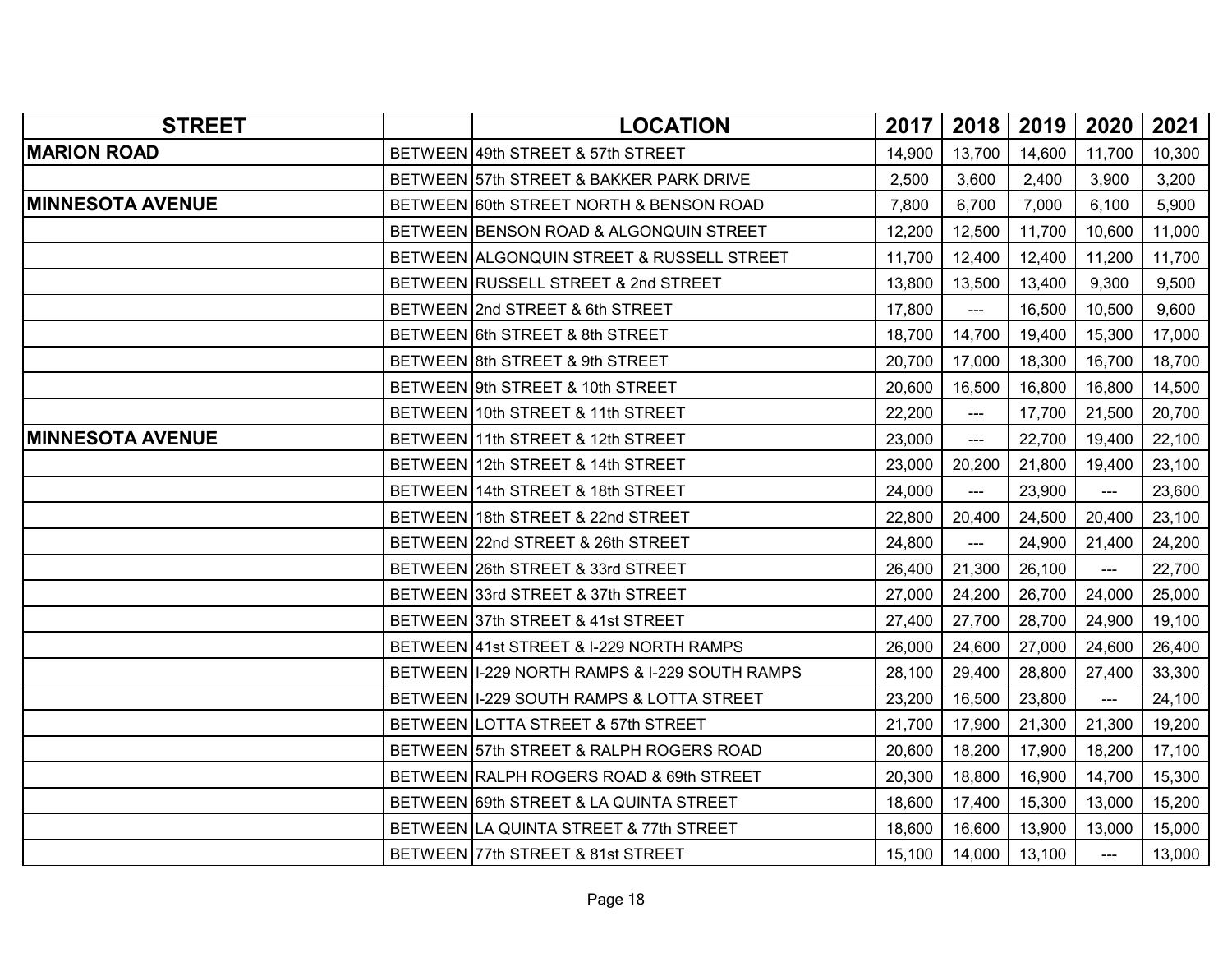| <b>STREET</b>            | <b>LOCATION</b>                              | 2017   | 2018   | 2019   | 2020     | 2021   |
|--------------------------|----------------------------------------------|--------|--------|--------|----------|--------|
| <b>MINNESOTA AVENUE</b>  | BETWEEN 81st STREET & 85th STREET            | 15,100 | 12,100 | 10,500 | 14,500   |        |
|                          | BETWEEN 85th STREET & 271st STREET           | 8,300  | 8,600  | 5,400  | 7,900    | 9,300  |
| <b>NORTH DRIVE</b>       | BETWEEN MAIN AVENUE & 4th AVENUE             | 12,000 | 11,000 | 11,100 | 8,800    | 9,400  |
| <b>OXBOW AVENUE</b>      | BETWEEN 49th STREET & 57th STREET            | 6,100  | 4,200  | 5,400  | 4,300    | 4,300  |
| <b>PHILLIPS AVENUE</b>   | BETWEEN FALLS PARK ENTRANCE & 6th STREET     | 3,700  | 2,100  | 3,200  | 3,700    | 4,400  |
|                          | BETWEEN 6th STREET & 8th STREET              | 4,600  | 4,100  | 5,000  | 5,800    | 5,700  |
|                          | BETWEEN 8th STREET & 9th STREET              | 7,500  | 5,700  | 6,200  | 5,000    | 6,600  |
|                          | BETWEEN 9th STREET & 10th STREET             | 4,400  | 5,900  | 4,800  | $*2,900$ | 4,700  |
|                          | BETWEEN 10th STREET & 11th STREET            | 5,100  | 7,900  | 4,900  | 5,100    | 4,700  |
|                          | BETWEEN 11th STREET & 14th STREET            | 4,400  | 4,900  | 4,800  | 4,100    | 3,600  |
|                          | BETWEEN 14th STREET & 18th STREET            | 3,400  | 4,000  | 4,200  | 3,000    | 2,800  |
| <b>PHILLIPS AVENUE</b>   | BETWEEN 18th STREET & 26th STREET            | 4,400  | 6,400  | 4,800  | 4,600    | 5,200  |
|                          | BETWEEN 26th STREET & 33rd STREET            | 5,200  | 6,100  | 5,500  | 4,200    | 4,600  |
|                          | BETWEEN 33rd STREET & 41st STREET            | 4,800  | 5,600  | 6,800  | 5,100    | 8,500  |
| <b>PRAIRIE AVENUE</b>    | BETWEEN RUSSELL STREET & 6th STREET          | 2,800  | 2,200  | 2,400  | 1,600    | 2,300  |
|                          | BETWEEN 6th STREET & 8th STREET              | 2,500  | 1,300  | 2,700  | 1,700    | 2,500  |
|                          | BETWEEN 8th STREET & 10th STREET             | 1,900  | 1,700  | 2,400  | 1,500    | 2,600  |
| <b>RALPH ROGERS ROAD</b> | BETWEEN 69th STREET & OLD YANKTON TRAIL      | 2,200  | 1,500  | 1,500  | 1,300    | 1,600  |
|                          | BETWEEN JOLD YANKTON TRAIL & WESTERN AVENUE  | 1,900  | 1,700  | 1,800  | 1,500    | 1,900  |
|                          | BETWEEN WESTERN AVENUE & MINNESOTA AVENUE    | 1,500  | 1,000  | 1,100  | 1,500    | 1,100  |
| <b>RICE STREET</b>       | BETWEEN WEBER AVENUE & CLIFF AVENUE          | 7,600  | 9,900  | 7,900  | 7,500    | 7,500  |
|                          | BETWEEN CLIFF AVENUE & WAYLAND AVENUE        | 12,700 | 12,500 | 12,200 | 11,500   | 11,500 |
|                          | BETWEEN WAYLAND AVENUE & I-229 WEST RAMP     | 11,600 | 12,500 | 12,200 | 11,900   | 11,400 |
|                          | BETWEEN   I-229 WEST RAMP & CLEVELAND AVENUE | 13,900 | 13,700 | 15,100 | 15,000   | 12,900 |
|                          | BETWEEN CLEVELAND AVENUE & BAHNSON AVENUE    | 10,800 | 12,600 | 11,500 | 11,400   | 10,000 |
|                          | BETWEEN BAHNSON AVENUE & VETERANS PARKWAY    | 7,900  | 8,500  | 9,200  | 8,000    | 8,600  |
|                          | BETWEEN VETERANS PARKWAY & SIX MILE ROAD     | 7,700  | 7,300  | 9,400  | 8,000    | 6,400  |
| <b>RIVER BOULEVARD</b>   | BETWEEN CLIFF AVENUE & 17th STREET           | 9,800  | 9,900  | 9,700  | 6,100    | 9,200  |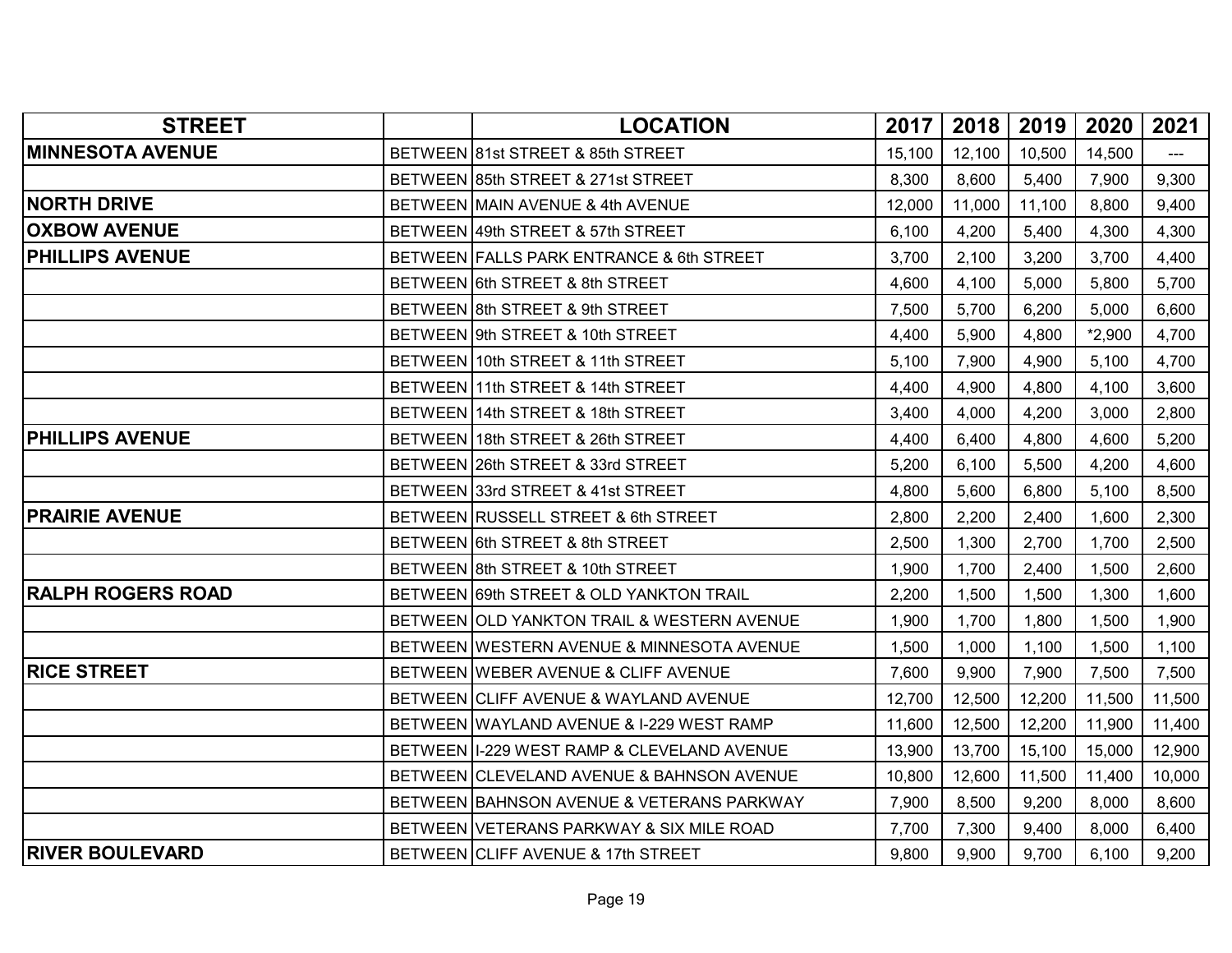| <b>STREET</b>              | <b>LOCATION</b>                            | 2017                | 2018   | 2019   | 2020   | 2021   |
|----------------------------|--------------------------------------------|---------------------|--------|--------|--------|--------|
| <b>RIVER BOULEVARD</b>     | BETWEEN 17th STREET & SOUTHEASTERN AVENUE  | 12,400              | 11,800 | 18,500 | 8,900  | 11,000 |
| <b>RIVER ROAD</b>          | BETWEEN PHILLIPS AVENUE & 10th STREET      | 4,700               | 2,400  | 4,300  | 3,700  | 4,100  |
| <b>RUSSELL STREET</b>      | BETWEEN   I-29 EAST RAMP & WESTPORT AVENUE | 11,100              | 17,400 | 19,500 | 14,400 | 17,900 |
|                            | BETWEEN WESTPORT AVENUE & KIWANIS AVENUE   | 19,800              | 24,300 | 22,900 | 19,800 | 23,400 |
|                            | BETWEEN KIWANIS AVENUE & WESTERN AVENUE    | 23,000              | 24,200 | 25,200 | 21,900 | 22,500 |
|                            | BETWEEN WESTERN AVENUE & WEST AVENUE       | 22,300              | 18,300 | 19,400 | 18,200 | 18,700 |
|                            | BETWEEN WEST AVENUE & PRAIRIE AVENUE       | 20,000              | 19,400 | 20,800 | 18,900 | 18,700 |
|                            | BETWEEN PRAIRIE AVENUE & MINNESOTA AVENUE  | 19,800              | 19,600 | 20,900 | 20,300 | 21,500 |
|                            | BETWEEN MINNESOTA AVENUE & MAIN AVENUE     | 11,800              | 12,400 | 11,500 | 11,000 | 10,800 |
| <b>SECOND AVENUE</b>       | BETWEEN 10th STREET & 11th STREET          | 6,600               | 4,000  | 3,400  | 4,500  | 5,300  |
|                            | BETWEEN 11th STREET & 14th STREET          | 5,500               | 4,400  | 5,500  | 6,400  | 5,300  |
| <b>SECOND AVENUE</b>       | BETWEEN 14th STREET & 18TH STREET          | $\qquad \qquad - -$ | 1,500  | 1,500  | 1,400  | 610    |
| <b>SERTOMA AVENUE</b>      | BETWEEN 12th STREET & 22nd STREET          | 6,400               | 9,300  | 6,800  | 5,900  | 5,100  |
|                            | BETWEEN 22nd STREET & 26th STREET          | 8,200               | 12,500 | 6,300  | 6,800  | 7,300  |
|                            | BETWEEN 26th STREET & 32nd STREET          | 8,200               | 11,100 | 8,700  | 7,700  | 9,000  |
|                            | BETWEEN 32nd STREET & 41st STREET          | 7,900               | 12,300 | 8,600  | 8,500  | 9,200  |
|                            | BETWEEN 41st STREET & WEST ESSEX DRIVE     | 9,500               | 11,200 | 8,100  | 9,800  | 11,200 |
|                            | BETWEEN WEST ESSEX DRIVE & 57th STREET     | 8,900               | 7,900  | 5,400  | 6,300  | 7,600  |
| <b>SHIRLEY AVENUE</b>      | BETWEEN LOUISE AVENUE & 34th STREET        | 5,700               | 5,100  | 4,800  | 4,700  | 6,400  |
|                            | BETWEEN 34th STREET & 41st STREET          | 7,100               | 6,800  | 6,200  | 6,300  | 7,700  |
| <b>SILVER VALLEY DRIVE</b> | BETWEEN DEERBERRY TRAIL & MARION ROAD      | 1,100               | 1,600  | 930    | 980    | 1,300  |
| <b>SIX MILE ROAD</b>       | BETWEEN RICE STREET & MAPLE STREET         | 3,000               | 1,200  | 1,000  | 940    | 1,100  |
|                            | BETWEEN MAPLE STREET & MADISON STREET      | 3,400               | 1,400  | 1,100  | 1,100  | 1,400  |
|                            | BETWEEN MADISON STREET & HIGHWAY 42        | 3,000               | 2,300  | 4,700  | 4,900  | 2,900  |
|                            | BETWEEN ARROWHEAD PARKWAY & 26TH STREET    | 2,700               | 3,000  | 2,600  | 2,600  | 3,700  |
|                            | BETWEEN 26th STREET & 41st STREET          | 1,900               | 2,000  | 1,900  | 1,900  | 2,600  |
|                            | BETWEEN 41st STREET & 57th STREET          | 140                 | 90     | 150    | 140    | 400    |
| <b>SOLBERG AVENUE</b>      | BETWEEN 49th STREET & 57th STREET          | 5,900               | 4,000  | 3,900  | 3,100  | 4,200  |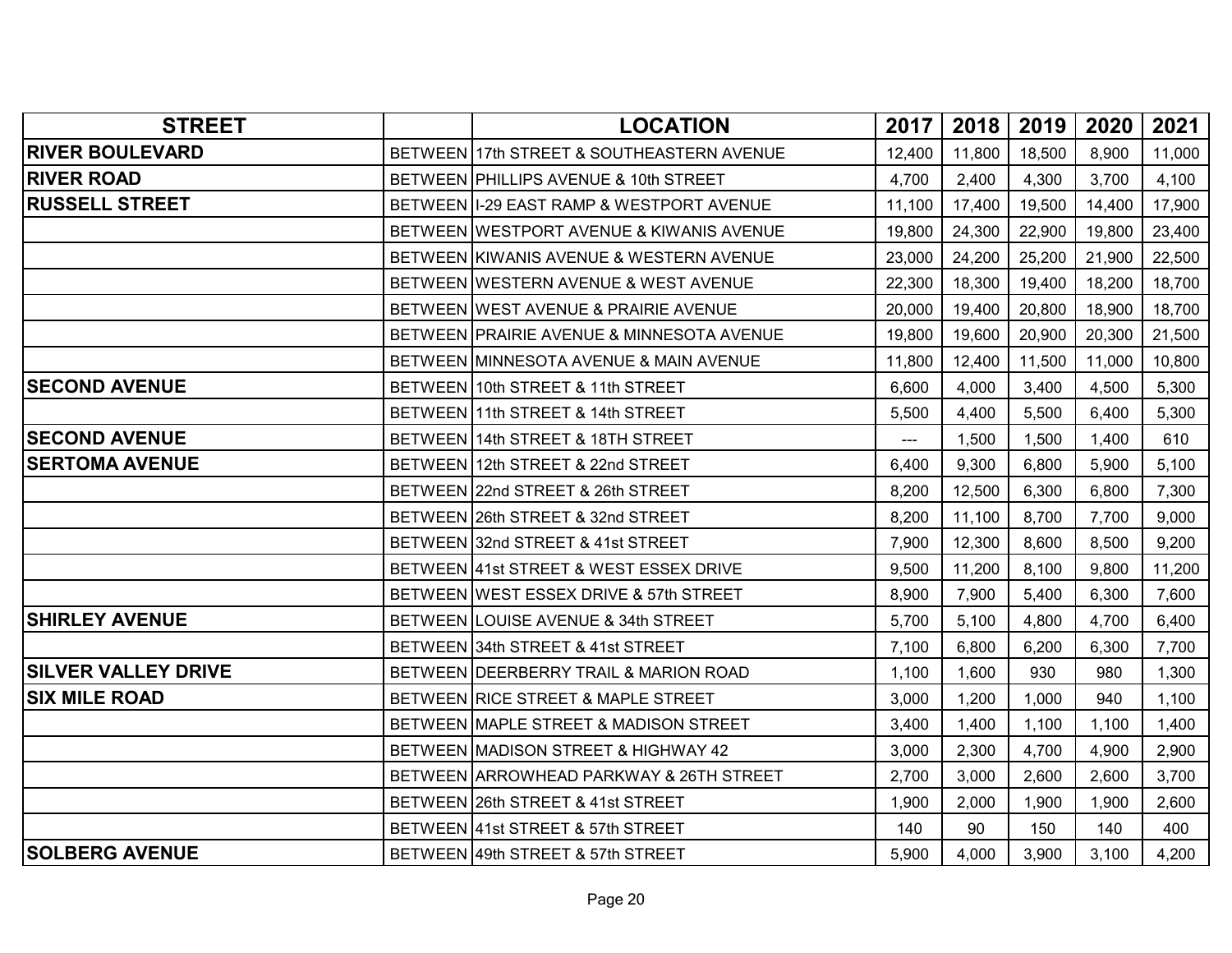| <b>STREET</b>              | <b>LOCATION</b>                           | 2017           | 2018   | 2019           | 2020     | 2021   |
|----------------------------|-------------------------------------------|----------------|--------|----------------|----------|--------|
| <b>SOLBERG AVENUE</b>      | BETWEEN 57th STREET & 59th STREET         | 7,000          | 5,600  | 5,400          | 5,000    | 5,700  |
|                            | BETWEEN 59th STREET & 69th STREET         | $\overline{a}$ | 4,800  | 4,500          | 4,300    | 5,100  |
| <b>SOUTHEASTERN AVENUE</b> | BETWEEN 18th STREET & 26th STREET         | 8,400          | 8,500  | 4,300          | $*2,300$ | 7,400  |
|                            | BETWEEN 26th STREET & 33rd STREET         | 11,500         | 12,700 | $\overline{a}$ | $*4,700$ | 9,400  |
|                            | BETWEEN 33rd STREET & 41st STREET         | 11,000         | 10,600 | ---            | $*4,400$ | 8,800  |
|                            | BETWEEN 41st STREET & 49th STREET         | 8,300          | 6,200  | $\overline{a}$ | $*5,700$ | 8,200  |
|                            | BETWEEN 49th STREET & 57th STREET         | 6,600          | 6,300  | 5,600          | $*4,000$ | 5,500  |
|                            | BETWEEN 57th STREET & 69th STREET         | 9,200          | 7,900  | 9,900          | 9,600    | 6,700  |
|                            | BETWEEN 69th STREET & 85th STREET         | 440            | 570    | 580            | 790      | 1,000  |
| <b>STONEY CREEK STREET</b> | BETWEEN MARIA AVENUE & ELLIS ROAD         | 720            | 480    | 400            | 670      | 670    |
|                            | BETWEEN ELLIS ROAD & DISCOVERY AVENUE     | 1,000          | 890    | 1,300          | 1,100    | 1,200  |
| <b>STONEY CREEK STREET</b> | BETWEEN DISCOVERY AVENUE & SERTOMA AVENUE | 1,400          | 2,100  | 1,600          | 2,500    | 2,400  |
| <b>SUNDOWNER AVENUE</b>    | BETWEEN 57th STREET & 69th STREET         | 4,200          | 3,500  | 3,000          | 3,700    | 3,600  |
|                            | BETWEEN 69th STREET & 85th STREET         | 660            | 820    | 510            | 640      | 910    |
| <b>SYCAMORE AVENUE</b>     | BETWEEN 60th STREET NORTH & BENSON ROAD   | 450            | 640    | 260            | 510      | 870    |
|                            | BETWEEN MADISON STREET & 3rd STREET       | 5,600          | 6,000  | 6,900          | 5,300    | 5,400  |
|                            | BETWEEN 3rd STREET & 6th STREET           | 7,100          | 8,100  | 8,500          | 6,900    | 7,900  |
|                            | BETWEEN 6th STREET & 10th STREET          | 10,500         | 10,500 | 10,500         | 9,800    | 10,400 |
|                            | BETWEEN 10th STREET & 18th STREET         | 13,000         | 11,000 | 16,000         | 13,300   | 14,300 |
|                            | BETWEEN 18th STREET & 26th STREET         | 11,900         | 10,500 | 15,200         | 14,200   | 14,200 |
|                            | BETWEEN 26th STREET & 33rd STREET         | 12,500         | 12,500 | 13,700         | 14,800   | 14,100 |
|                            | BETWEEN 33rd STREET & 41st STREET         | 10,900         | 11,600 | 12,600         | 12,400   | 12,900 |
|                            | BETWEEN 41st STREET & 49th STREET         | 8,600          | 8,100  | 9,000          | 10,900   | 9,300  |
|                            | BETWEEN 49th STREET & 57th STREET         | 7,200          | 8,200  | 8,300          | 8,400    | 8,600  |
|                            | BETWEEN 57th STREET & 69th STREET         | 1,300          | 590    | 2,000          | 2,300    | 3,200  |
|                            | BETWEEN 69th STREET & 85th STREET         | 220            | 230    | 110            | 200      | 240    |
| <b>TALLGRASS AVENUE</b>    | BETWEEN 69th STREET & 74th STREET         | ---            | ---    | ---            | ---      | 2,600  |
|                            | BETWEEN 74th STREET & 85th STREET         | 1,100          | 700    | 570            | 360      | 1,100  |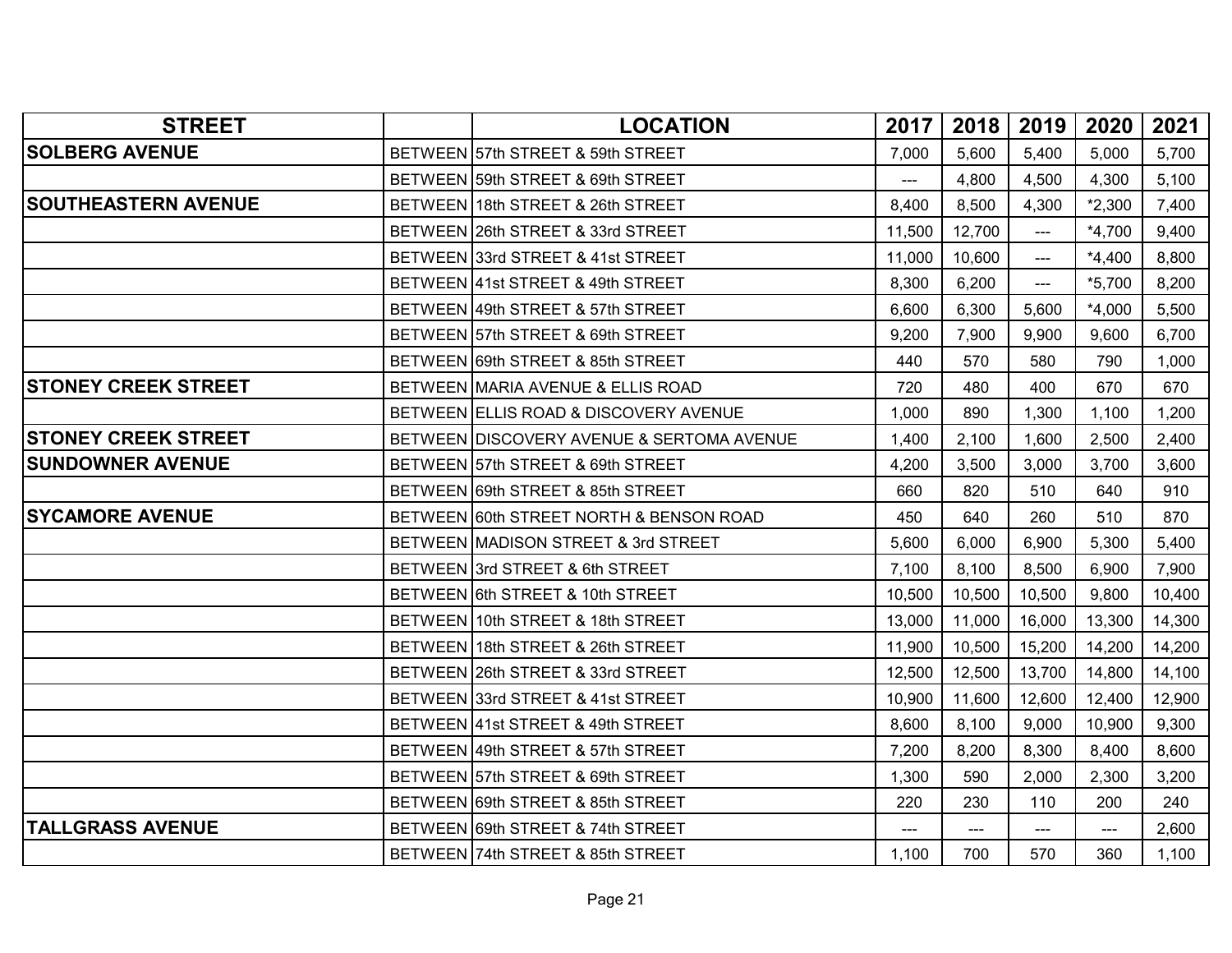| <b>STREET</b>           | <b>LOCATION</b>                         | 2017                | 2018   | 2019   | 2020   | 2021   |
|-------------------------|-----------------------------------------|---------------------|--------|--------|--------|--------|
| <b>TALLGRASS AVENUE</b> | BETWEEN 85th STREET & 271st STREET      | 1,000               | 680    | 600    | 900    | 700    |
| <b>TERRY AVENUE</b>     | BETWEEN 37th STREET & 41st STREET       | 810                 | 1,300  | 1,500  | 1,300  | 1,600  |
|                         | BETWEEN 41st STREET & 49th STREET       | 2,900               | 6,800  | 2,600  | 2,500  | 3,000  |
| <b>TOMAR ROAD</b>       | BETWEEN CLIFF AVENUE & 57th STREET      | 1,500               | 880    | 1,200  | 1,100  | 1,000  |
|                         | BETWEEN 57th STREET & 69th STREET       | 1,500               | 1,200  | 1,200  | 1,300  | 1,300  |
|                         | BETWEEN 69th STREET & 77th STREET       | 1,200               | 1,300  | 1,100  | 1,100  | 1,200  |
| <b>VALLEY VIEW ROAD</b> | BETWEEN 5th STREET & 12th STREET        | 2,600               | 2,100  | 1,500  | 2,300  | 2,500  |
|                         | BETWEEN 12th STREET & 16th STREET       | 1,900               | 2,300  | 1,700  | 1,600  | 1,800  |
|                         | BETWEEN 26th STREET & 32nd STREET       | 2,000               | 2,200  | 2,100  | 1,700  | 2,000  |
|                         | BETWEEN 32nd STREET & 41st STREET       | 2,600               | 4,100  | 2,900  | 2,400  | 3,000  |
| <b>VETERANS PARKWAY</b> | BETWEEN I-90 & 60th STREET NORTH        | ---                 | ---    | ---    | 4,500  | 9,000  |
|                         | BETWEEN 60th STREET NORTH & RICE STREET | $\qquad \qquad - -$ | $---$  | ---    | 5,200  | 10,100 |
| <b>VETERANS PARKWAY</b> | BETWEEN RICE STREET & MAPLE STREET      | 2,900               | 3,200  | 5,600  | 4,600  | 9,000  |
|                         | BETWEEN MAPLE STREET & MADISON STREET   | 3,900               | 3,200  | 5,800  | 4,800  | 10,500 |
|                         | BETWEEN MADISON STREET & 6th STREET     | 4,700               | 4,900  | 7,200  | 6,800  | 11,300 |
|                         | BETWEEN 6th STREET & ARROWHEAD PARKWAY  | 4,600               | 5,300  | 7,100  | 6,900  | 11,600 |
|                         | BETWEEN ARROWHEAD PARKWAY & 18TH STREET | 11,400              | 8,000  | 9,100  | 9,600  | 12,600 |
|                         | BETWEEN 18th STREET & 26th STREET       | 11,400              | 11,400 | 13,200 | 12,700 | 15,200 |
|                         | BETWEEN 26th STREET & 33rd STREET       | 11,400              | 12,300 | 13,600 | 14,000 | 18,300 |
|                         | BETWEEN 33rd STREET & 41st STREET       | 11,400              | 10,600 | 13,800 | 10,800 | 17,700 |
|                         | BETWEEN 41st STREET & 57th STREET       | 9,700               | 12,000 | 11,800 | 7,000  | 14,100 |
|                         | BETWEEN 57th STREET & 69th STREET       | 7,500               | 6,700  | 7,800  | 7,700  | 8,500  |
|                         | BETWEEN 69th STREET & 85th STREET       | 5,400               | 6,400  | 6,700  | 6,400  | 7,400  |
| <b>WEBER AVENUE</b>     | BETWEEN 3rd STREET & 6th STREET         | 2,800               | 1,900  | 3,100  | 2,900  | 3,300  |
|                         | BETWEEN 6th STREET & 8th STREET         | 2,400               | 2,500  | 2,200  | 2,500  | 2,200  |
| <b>WEST AVENUE</b>      | BETWEEN RUSSELL STREET & MADISON STREET | 4,000               | 4,200  | 4,200  | 3,800  | 4,100  |
|                         | BETWEEN MADISON STREET & 6th STREET     | 4,200               | 4,100  | 5,000  | 4,100  | 4,800  |
|                         | BETWEEN 6th STREET & 8th STREET         | 10,800              | 5,300  | 6,800  | 7,300  | 7,900  |